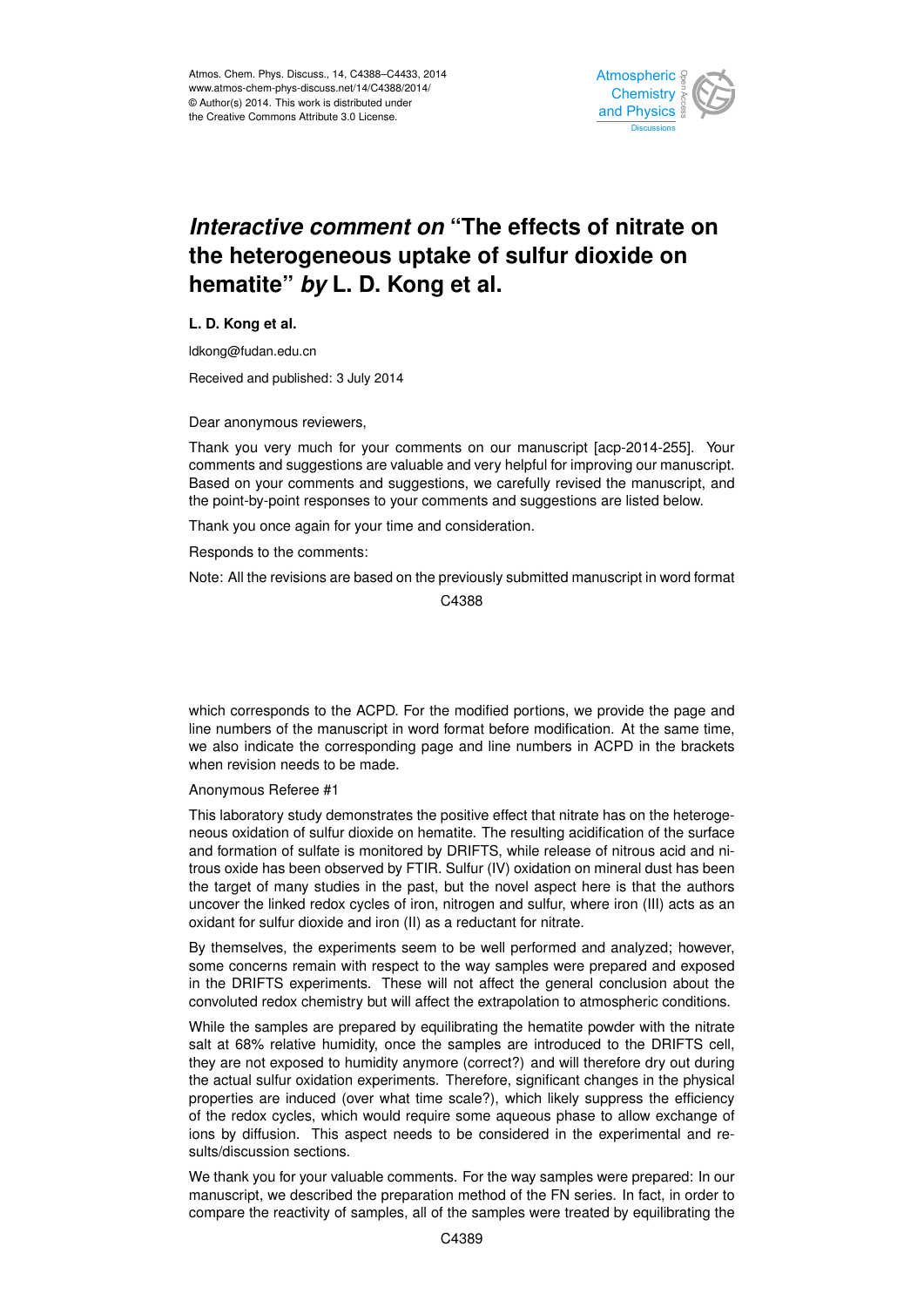powder at 68% relative humidity for the same time (48 h) before further use. Therefore, on page 6, line 129 (page 11582, line 2 in ACPD), we delete "at least" from ". . .for at least 48 h...".

In our study, the nitrate-hematite mixtures and pure nitrate are still loose fine powders after they are equilibrated at 68% RH for 48 h. For example, for FN-24 sample, we give its digital photo after equilibration for 48 h (see Fig. R1). As can be seen from Fig. R1, there may be some water molecule layers resisting on humid sample surfaces, but the nitrate and hematite are not immersed in a solution after the equilibration in our experiments. This is the reason why we use "humid" instead of "wet".

For the way samples were exposed in the DRIFTS experiments:

In the DRIFTS experiments, the used gaseous oxygen, argon and SO2 were dried. That is, once the samples are introduced to the DRIFTS cell, they are not exposed to humidity anymore. Just as you think, the introduction of the dried gases into the DRIFTS cell will cause a loss of surface adsorbed water. During purge process, we found that the loss of water is almost stopped after about 40 min, and on the whole, the loss of water is low. The loss of surface adsorbed water (around 1640 cm-1) is not easy to be observed after the introduction of the gaseous reactant SO2 (using a background spectrum measured on the powder sample which was purged with argon for 1 h), which indicates less water loss. These results may be attributed to the presence of nitrate. That is, the water-solvated nitrate bound water molecules on the particle surface due to its hygroscopic properties, and the solvated nitrate may become a water reservoir for reaction. Weak water loss will favor the redox cycles (The anonymous referee #2 also concerns about the loss of water during the experiments. In the answer to the question 8 in general comments of anonymous referee #2, we give some experimental results and discuss the loss of surface adsorbed water during the purge process and the actual sulfur oxidation experiments. Please refer to the answer.).

In addition, this is a good idea. We will further design and conduct such experiments in

C4390

which the relative humidity is controlled at different values during the whole experiment.

The manuscript is unnecessary long, even though it is in general reasonably well written. Most of the discussions are too detailed and repetitive and distract from the main line of the paper. This could be solved for instance by placing the detailed spectral IR assignments into a supporting online part and only integrate the result of that into the main paper. Several other sections could be shortened in the same way, such that an overall much more concise paper with the main aspects would result.

We accept this suggestion and made some substantial revisions according to your detailed comments.

Detailed comments:

(1) P4, top paragraph: To what degree has the work by Harris et al. (2013) on the role of transition metals in cloud oxidation resolved the issue of missing sulfate sources?

## Reference

Harris, E., Sinha, B. r., van Pinxteren, D., Tilgner, A., Fomba, K.W., Schneider, J., Roth, A., Gnauk, T., Fahlbusch, B., Mertes, S., Lee, T., Collett, J., Foley, S., Borrmann, S., Hoppe, P., and Herrmann, H.: Enhanced Role of Transition Metal Ion Catalysis During In-Cloud Oxidation of SO2, Science, 340, 727-730, 2013.

We read the paper carefully. In the paper, Harris et al. found that sulfur dioxide oxidation catalyzed by natural transition metal ions is the dominant in-cloud oxidation pathway, and including this pathway in models will improve agreement between modeled and observed SO2 (or sulfate) concentrations. Maybe this pathway is significant in clouds, and taking this into account will lead to large changes in estimates of the magnitude and spatial distribution of aerosol forcing, but this pathway may be still insufficient to resolve the model discrepancies with surface SO2 and sulfate observations. One the one hand, this is because that there are large uncertainties in atmospheric dissolved transition metal ions concentrations. On the other hand, this is because that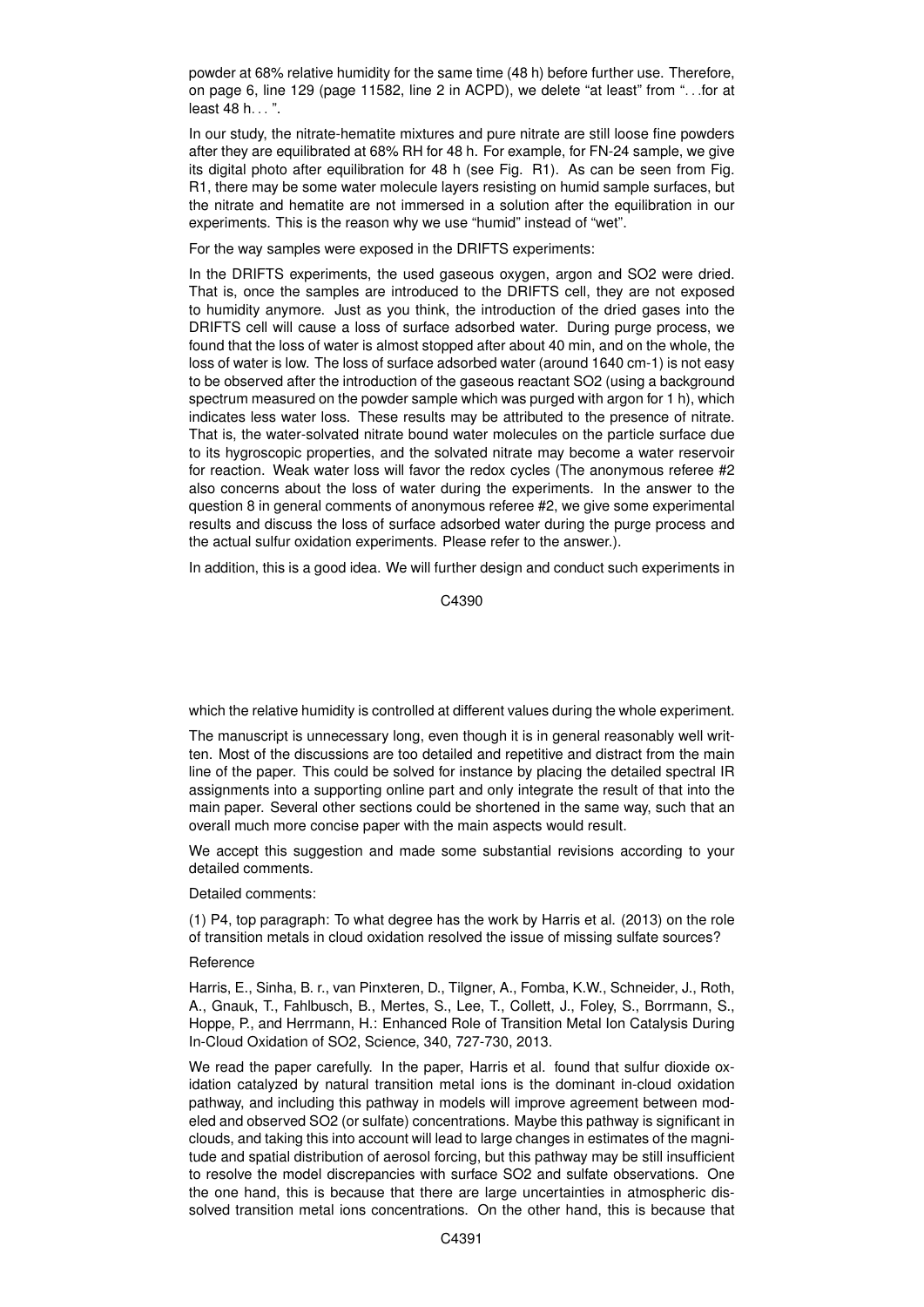the atmospheric heterogeneous reactions of SO2 on aerosol surfaces still have large uncertainties.

We cited this paper in the revised manuscript, and appropriate revisions have been made as follows: On page 3, line  $57-59$  (page 11579, line  $11-13$ ), "..., and the two pathways including gaseous oxidation by OH radical and aqueous oxidation in cloud and fog droplets by ozone and hydrogen peroxide are insufficient to bridge the gap between field and modeling studies (Luria and Sievering, 1991). Including in-cloud oxidation catalyzed by natural transition metal ions in models will improve agreement between models and observations (Harris et al., 2013). These imply that. . .".

(2) P5, lower paragraph: this should be shortened substantially. The involvement of HNO3 and HONO is not introduced before and thus should not appear here.

We accept this suggestion, and corresponding revision has been made in the revised manuscript: On page 5, line 105-110 (page 11581, line 3-8), the original part is revised to "The results reveal a potential pathway of sulfate formation in the troposphere and the significant contribution of particulate nitrate for the conversion of SO2 and the enhanced formation of sulfate in the atmosphere.".

(3) Line 130: 'desiccator' is probably not the right word, since the vessel has been used to expose the sample to high humidity and not to dry it. This word is causing confusion here.

The reason we used this word is mainly that we referred to some published papers such as the following:

Hong, T. D., Edgington, S., Ellis, R. H., de Muro, M. A., and Moore, D.: Saturated salt solutions for humidity control and the survival of dry powder and oil formulations of Beauveria bassiana conidia, J. Invertebr. Pathol., 89, 136–143, 2005.

Kuu, W. Y., Chilamkurti, R., and Chen, C.: Effect of relative humidity and temperature on moisture sorption and stability of sodium bicarbonate powder, Int. J. Pharm.,

C4392

166,167–175, 1998.

Sandoval, A. J. and Barreiro, J. A.: Water sorption isotherms of non-fermented cocoa beans (Theobroma cacao), J. Food Eng., 51, 119-123, 2002.

The main and secondary chambers of a desiccator are usually separated by a removable platform. The secondary chamber is used to place the selected saturated salt solution to produce the desired relative humidity. The sample was treated in the main chamber by equilibrating the powder at the desired relative humidity. This method of sample treatment is so-called "static desiccator method" or "static desiccator technique". Therefore, we used this word in the manuscript.

(4) Line 132: 'saturation' should be replaced by 'equilibration'

We accept this suggestion, and corresponding revision has been made in the revised manuscript: On page 6, line 131 (page 11582, line 3), "saturation" is replaced by "equilibration".

(5) Section 2.2: Here, it should be explicitly stated and explained what happens with the water, once the sample is in the DRIFTS cell.

We accept this suggestion, and corresponding revision has been made in the revised manuscript (Please refer to the answers to your question in general comments and the question 8 in general comments of anonymous referee #2. There, we discuss the loss of surface adsorbed water during the purge process and the actual sulfur oxidation experiments.): On page 7, line 145 (page 11582, line 18), the content "In addition, it should be pointed out that weak surface water loss will be observed during the purge process, but the loss of water is almost stopped after about 40 min. Furthermore, less water loss is also observed after the introduction of the reactive gases. These imply that some water molecules are kept in the sample due to the presence of hygroscopic salt (NaNO3)." is added.

(6) Section 2.4: Again, the final amount of water in the bottle after introducing the gases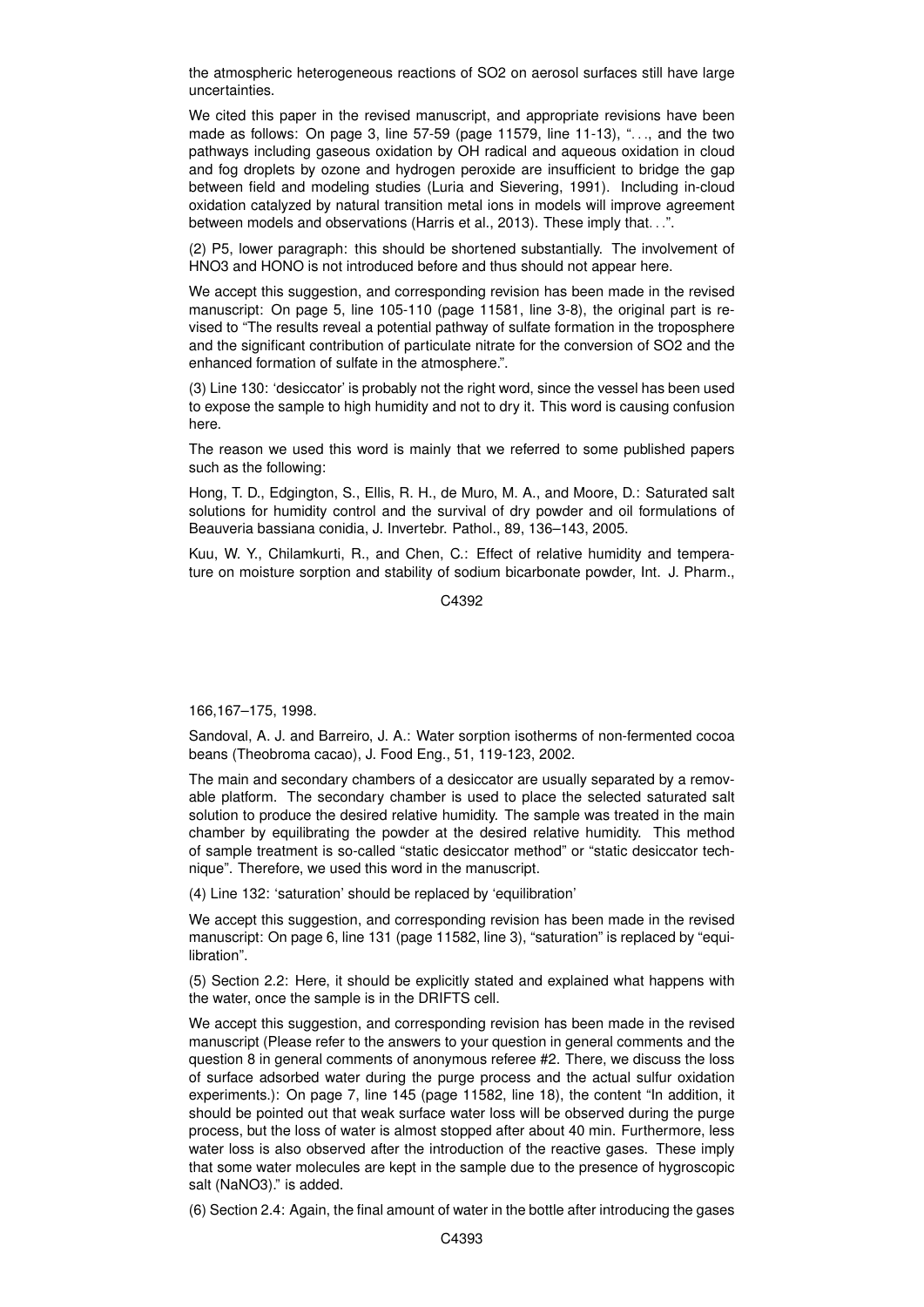should be estimated to get an idea of the water activity within the sample.

From the point of view of water loss, the difference between this experiment and the DRIFTS experiment mainly lies in the former did not continuously load the reactive gases. That is, the bottle was purged with a mixture of dried Ar and O2 (100 mL/min) for 1 h, after which the inlet and the outlet of the bottle were closed. Considering that less water loss is observed after the introduction of the reactive gases in the DRIFTS experiment, the final amount of water in the bottle after introducing gases should be close to that in the same sample in the DRIFTS cell.

Corresponding revision has been made in the revised manuscript: Page 9, line 184 (page 11584, line 6): The content "After the above treatments, the final amount of water in the bottle should be close to that in the same sample in the DRIFTS cell." is added.

(7) Line 216: The preparation of the pure nitrate samples is not described in the experimental section. At high humidity it deliquescing and will form a solution?

In the experimental section, we add the following content in the revised manuscript: Page 6, line 130-131 (page 11582, line 2-3), the sentence "The humid samples were still loose fine powders after the equilibration, ..." is revised to "The humid samples including the hematite-nitrate mixtures, pure hematite and nitrate were still loose fine powders after the equilibration, . . .".

Lee and Hsu (2000) observed that the water uptake by NaNO3 particles was a continuous process between 25% and 89% RH. Gysel et al. (2002) found that NaNO3 particles did not exhibit a deliquescence phenomenon using a tandem differential mobility analyzer. Gibson et al. (2006) observed that the diameter of NaNO3 particles increased continuously from 100 nm at 10% RH to 158 nm at 83% RH using a multianalysis aerosol reactor system. Hoffman et al. (2004) also did not observe the deliquescence point of NaNO3 particles by using several approaches. However, some researchers observed the deliquescence point of NaNO3 particles. For example, Tang

C4394

and Munkelwitz (1994) observed the deliquescence point of NaNO3 particles at 74.5% RH at 25 ◦C using a single-particle levitation technique. Liu et al. (2008) observed a very sharp deliquescence transition at 71%-73% RH for NaNO3 particles using microscopic Fourier transform infrared spectroscopy. Therefore, considering that the relative humidity used in our study is 68%, the deliquescence phenomenon should not be observed.

(8) P12/13: Also this part discussing the pure hematite case should be exported to the supporting online material. This is known from previous studies and serves more as a reference for the other experiments.

We accept this suggestion, and corresponding revisions have been made in the revised manuscript:

(i) The part on page 12-13, line 263-272 (page 11587, line 8-17) is exported to the supporting online material, and we put it together with Fig. S4.

(ii) The part on page 13, line 272-284 (page 11587, line 17-29) is also exported to the supporting online material (Please see Section S6 in the Supplement). Correspondingly, on page 14, line 312 (page 11588, line 28), "see Section S6 in the Supplement" is added in the revised manuscript.

(9) P13: the discussion of FN samples in terms of adsorption configurations should be cautioned, since the system here is likely an amorphous nitrate film in contact with hematite. What is the average thickness of the film if the nitrate is evenly distributed over the particles?

We once performed X-ray diffraction analyses of pure hematite, humid FN-24 and FN-48 (Fig. R2). The results are shown in the following figure. The crystalline peaks at 29.65◦ , 31.9◦ , 39.0◦ and 47.9◦ can be identified as the characteristic reflections of NaNO3. No amorphous sodium nitrate was present because there was no broad amorphous peak in the 20 $^{\circ}$  - 40 $^{\circ}$  range.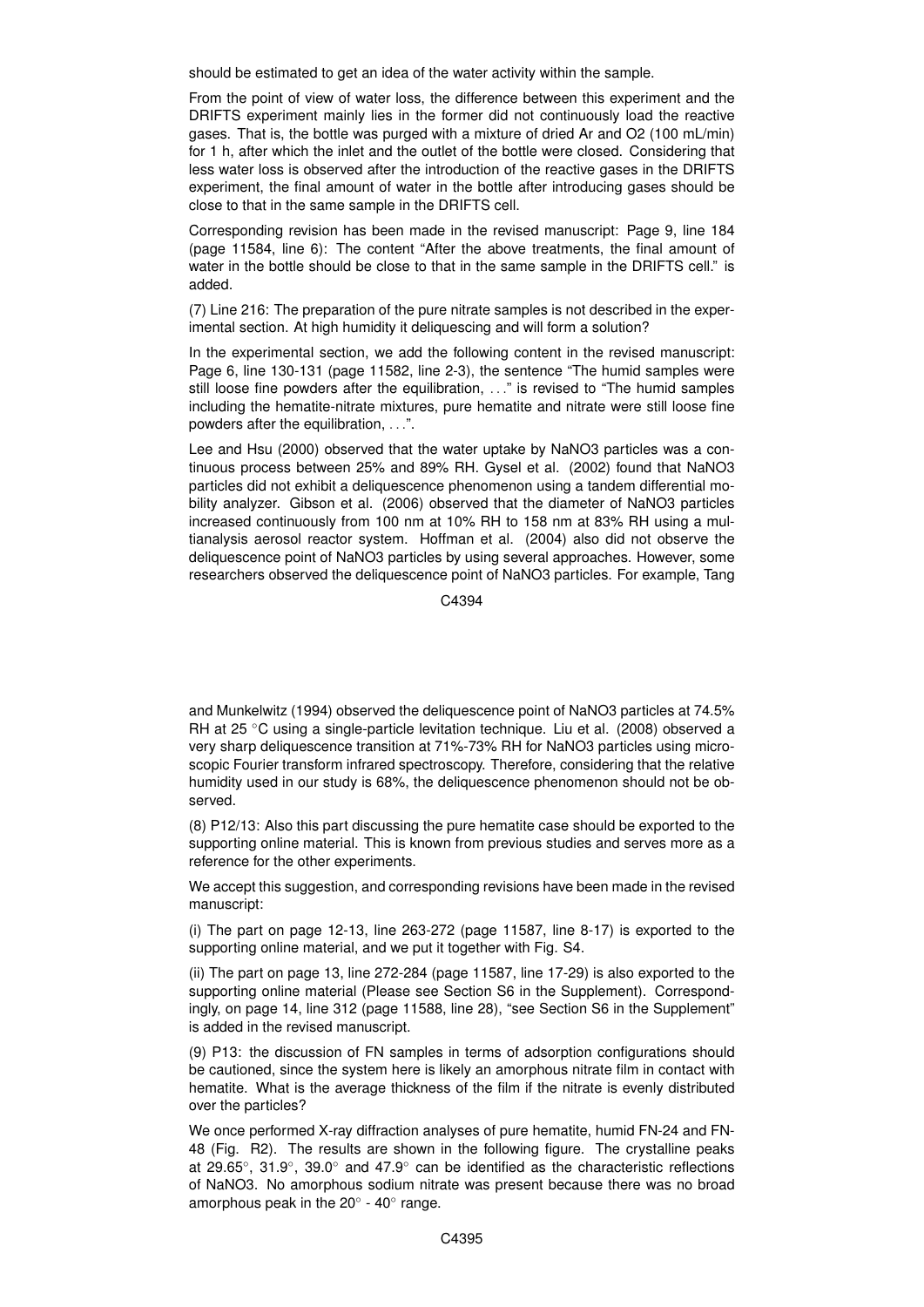In addition, for the average thickness of the film, we are very sorry that we didn't focus on it during we performed SEM characterization, and we are unable to provide this data.

(10) Line 364: The surface complexes of N2O4 likely only exist at relatively high NO2/N2O4 concentrations in the gas phase. Since the surface concentrations are low here, wouldn't N2O4 immediately decay into NO2 and desorb under the conditions of the present experiments?

In the White cell-FTIR experiments, we did not find gas phase NO2 and N2O4. We also analyzed the gas phase species in the White Cell reactor by using SPME-GC-MS technique, and no gaseous NO2 and N2O4 is observed. Hence, we think that N2O4 can't immediately decay into NO2 and desorb under the conditions of the present experiments. The reason may be as follows. On the one hand, a very small amount of N2O4 is formed on particle surface, the formed N2O4 may be captured by surface sulfite to initiate its secondary reaction, in addition to the interactions with HNO3, HNO3-H2O complexes and H2O. On the other hand, the concentration of the formed N2O4 is very low, even if the N2O4 is completely decomposed into NO2 and the NO2 desorbs from the surface into the gas phase, the concentration of the gas phase NO2 is also low, which may make gaseous N2O4 and NO2 be present at concentrations below detection limits.

(11) Line 464: what was the estimated partial pressure of HONO? Related to that, line 474: the self-reaction of HONO is probably not relevant at these HONO pressures?

We are very sorry that we haven't measured the partial pressure of HONO. We estimated that the partial pressure of HONO was very low because the absorption peaks of HONO were very weak. Therefore, as you point out, the self-reaction of HONO is probably not relevant at such low HONO pressures. Appropriate revision has been made in the revised manuscript: Page 22, line 480 (page 11595, line 5-6): "Maybe gaseous NO and NO2 are present at concentrations below detection limits." is replaced by "It

C<sub>4396</sub>

is possible that gaseous NO and NO2 are present at concentrations below detection limits. But on the other hand, the weak absorption peaks of HONO may suggest the very low HONO partial pressure, and hence the self-reaction of HONO is probably not relevant at such a low HONO pressure.".

(12) Page 25: The suggestion of the formation of N2O as a product of secondary HONO chemistry is likely correct. However, in terms of atmospheric implications, the high surface to volume ratio of the experiments leads to relatively more N2O than in the atmosphere. There, the lifetime of HONO is probably limited by photolysis. This should be discussed in the atmospheric implications section.

We accept this suggestion: Page 25, line 546-549 (page 11597, line 15-18), this part has been revised into "The result may help to explain why the sources of N2O exceed the estimated sinks in the atmosphere and the observed increase in atmospheric N2O. However, it should be pointed out that the high surface to volume ratio of the experiments may lead to relatively more N2O than in the atmosphere. Meanwhile the lifetime of HONO in the atmosphere is probably limited by photolysis. The relative importance of this source needs further study.".

(13) Page 28/29: in the discussion of the mechanism, the authors should come back to the fate of water during the experiments and the relevance of the fact of 'drying out' on the mechanism interpretation.

We accept this suggestion. Based on the above discussion, appropriate revision has been made in the revised manuscript: Page 28, line 632 (page 11600, line 19): "and leads to weak water loss during the purge and subsequent reaction processes." is added in the revised manuscript.

## **References**

Gibson, E. R., Hudson, P. K., and Grassian, V. H.: Physicochemical properties of nitrate aerosols: Implications for the atmosphere. J. Phys. Chem. A, 110, 11785-11799, 2006.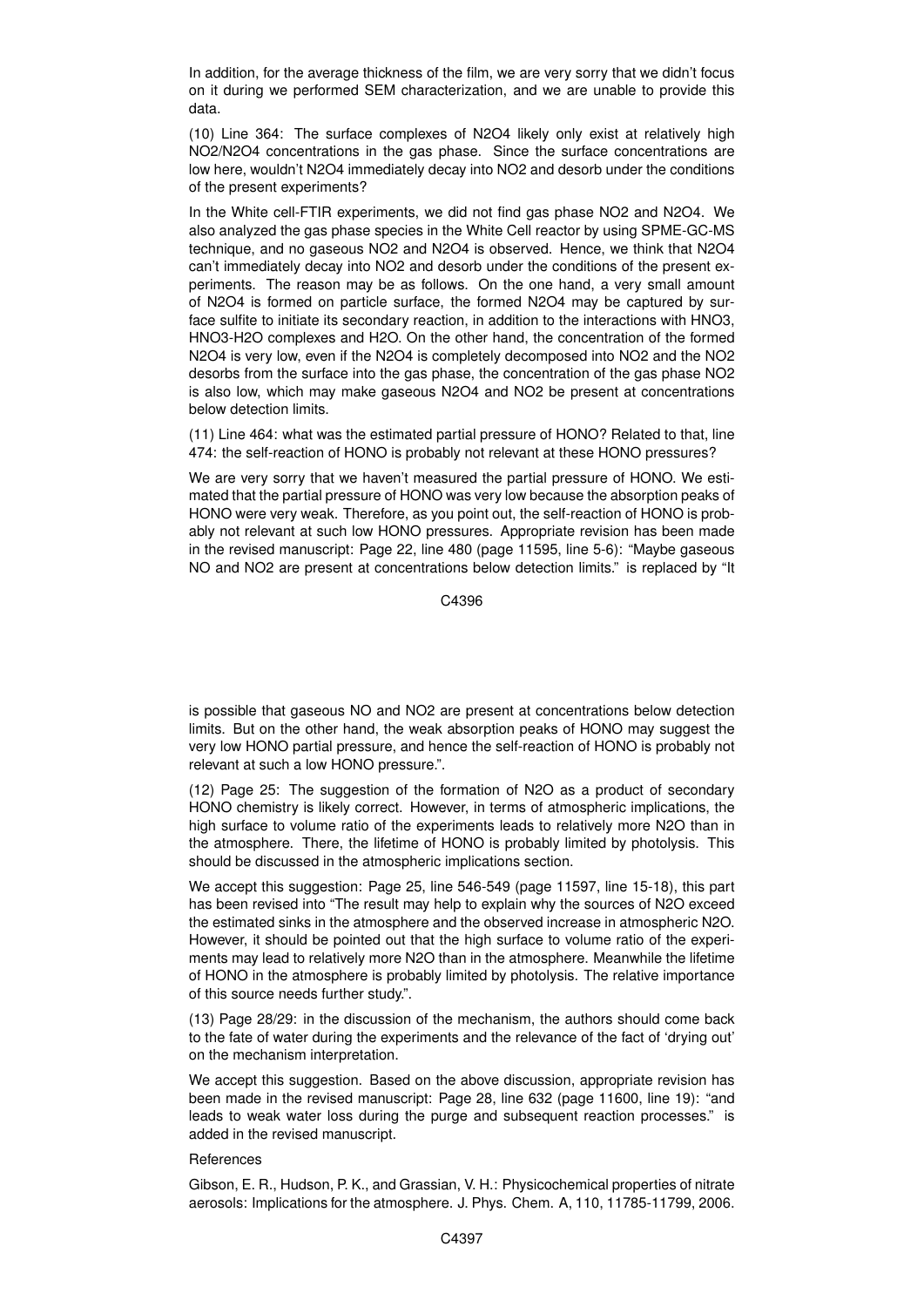Gysel, M., Weingartner, E., and Baltensperger, U.: Hygroscopicity of aerosol particles at low temperatures. 2. Theoretical and experimental hygroscopic properties of laboratory generated aerosols, Environ. Sci. Technol., 36, 63-68, 2002.

Hoffman, R. C., Laskin, A., and Finlayson-Pitts, B. J.: Sodium nitrate particles: physical and chemical properties during hydration and dehydration, and implications for aged sea salt aerosols, J. Aerosol Sci., 35, 869-887, 2004.

Lee, C. T. and Hsu, W. C.: The measurement of liquid water mass associated with collected hygroscopic particles, J. Aerosol Sci., 31, 189-197, 2000.

Liu, Y., Yang, Z., Desyaterik, Y., Gassman, P. L., Wang, H., and Laskin, A.: Hygroscopic behavior of substrate-deposited particles studied by micro-FT-IR spectroscopy and complementary methods of particle analysis, Anal. Chem., 80, 633-642, 2008.

Tang, I. N. and Munkelwitz, H. R.: Water activities, densities, and refractive indices of aqueous sulfates and sodium nitrate droplets of atmospheric importance, J. Geophys. Res., 99, 18801-18808, 1994.

#### Anonymous Referee #2

This paper investigates the effect of nitrate on the heterogeneous conversion of SO2 with hematite and hematite-nitrate mixtures using an in situ diffuse reflectance infrared Fourier transform spectroscopy and a long-path FTIR cell. They found that the presence of nitrate can enhance SO2 oxidation to sulfate on hematite surface. The nitrate itself can convert into surface adsorbed HNO3 and N2O4 as well as gas phase N2O and HONO. The findings reveal a new SO2 oxidation pathway as well as a potential source of N2O and HONO in the atmosphere. The experimental methodology is sound. Equally sound is their interaction with the literature. The main issue of this paper is in the writing. There are many poorly worded sentences and grammatical errors. The poor writing lowers the paper quality and sometimes leads to confusion. Still, I would support publication of the manuscript after the details below have been addressed.

C4398

We are very sorry for the incorrect writing. Thank you very much for your suggestions. Based on your suggestions, we have revised the whole manuscript carefully and tried to avoid poorly worded sentences and grammatical errors.

General comments:

1) Page 11586, line 9-16. A figure showing band areas at 1260, 1158, 1056 and 1000 cm-1 with time should be added to the supplemental information.

According to your suggestion, a figure showing band areas at 1261, 1222 and 1158 cm-1 with time has been added to the supplemental information (please see Section S3, Fig. S4).

It should be pointed out that the figure has not shown the band areas at 1056 and 1000 cm-1 because the two bands have a very small change in band area with time.

In addition, as you known, peak fitting can produce bias, and hence the fitting band at 1222 cm-1 corresponds to the band at 1219 cm-1 in Fig. 1.

Corresponding revisions have been made in the revised manuscript: Page 11, line 241 (page 11586, line 14). "(see Fig. S4 in the Supplement)" is added; Page 15, line 324 (page 11589, line 12). "Fig. S4" is replaced by "Fig. S5 in the Supplement"; Page 26, line 572 (page 11598, line 13). "Fig. S5" is replaced by "Fig. S6 in the Supplement".

2) Page 11590, Figure 3. The authors did not discuss two adsorption bands peaked at 2887 and 1732 cm-1, respectively. What species the two bands can be attributed to?

(i) A summary of the main peaks of adsorbed N2O4 reported in some earlier studies is given in Table R1 (Please see it in Supplement).

Based on Table R1, the band at 1732 cm-1 in our study should be due to adsorbed N2O4. Therefore, some revisions have been made in the revised manuscript: Page 16- 17, line 358-368 (page 11590-11591, line 21-3). We have revised this part as follows: "Two weak shoulder peaks at 1746 and 1732 cm-1 are seen to grow as the surface is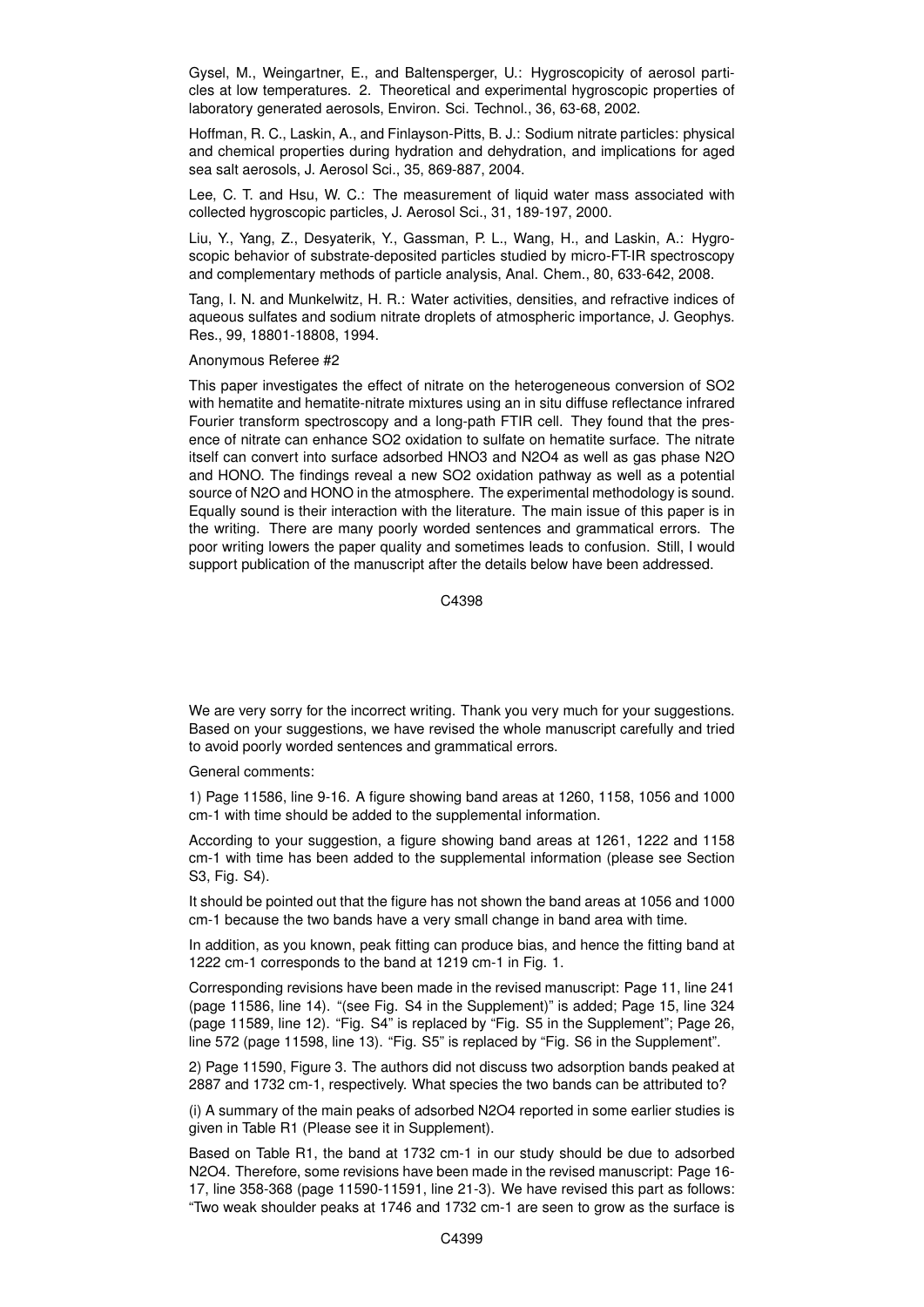exposed to SO2. These two peaks should be attributed to the asymmetric  $\hat{E}NA(NO2)$ stretch of N2O4 adsorbed on the surface, indicating the formation of adsorbed N2O4 (Goodman et al., 1999; Finlayson-Pitts et al., 2003). These peaks overlap with those of adsorbed HNO3 and increase in intensity with the amount of adsorbed nitric acid on the surface. As previously reported, N2O4 can interact with HNO3 and/or HNO3- H2O water complexes on particle surface through hydrogen bonds, in addition to the interactions with H2O (Finlayson-Pitts et al., 2003). This further indicates that the formed N2O4 may be held on particle surface with nitric acid and H2O present. This is consistent with the fact that no gas phase N2O4 was detected in White cell-FTIR experiments as discussed later."

(ii) The OH stretching region is complicated. In previous studies, the OH stretching region often showed a broad absorption band extending from 3700 to 2700 cm-1, and sometimes from 3700 to 2000 cm-1(Goodman, et al., 1999; Börensen et al., 2000; Ramazan et al., 2006; Finlayson-Pitts et al., 2003.). In these studies, this broad peak is primarily associated with O-H vibration of hydrogen-bonded OH groups of acid such as HNO3.

In our paper, we just marked some peaks including 2887 cm-1 and some other range. Considering that the broad absorption peak extending from 3500 to 2520 cm-1 increases in intensity slowly with the increase of reaction time in our study, we extend the range of the broad absorption peak, and appropriate revisions have been made in the revised manuscript:

Page 17, line 381 (page 11591, line 16-17), "extending from 2900 to 3500 cm-1" is replaced by "extending from 3500 to 2520 cm-1".

Page 18, line 385 (page 11591, line 20), "Goodman, et al., 1999;" is inserted.

For Supporting Information:

In Fig. S5, the marked O-H vibration range has been adjusted.

C4400

3) Page 11592, section 3.2. The authors calculated sulfate formation rates assuming the formation rates kept constant 'at the initial stages' for all samples. The authors provided a reference to support the assumption (Wu et al., 2011). It is not clear how long the DRIFTS experiments last. Is it 4 hours as stated in the caption of Fig. 4? Please clarify it in the text. Since surface active sites are limited, I expected that sulfate would reach a plateau if DRIFTS experiments last long enough. The authors should verify the assumption using DRIFTS data. A plot showing integrated areas of sulfate with time would be useful.

We are very sorry that we did not describe clearly. In the captions of Figure 4 and Figure 9, we only paid attention to describe the experimental conditions, and neglected the statement of the "at the initial stage". In fact, in integrated areas of sulfate/time plot, we used the slope of the fitting linear portion within 2 h to determine sulfate formation rates. In most previous studies, the time used to calculate the initial formation rate is often not clear, and these studies only tell us that no saturation effects are expected or the slope of the linear portion in integrated areas of sulfate/time plot is used. Hence we chose the experimental data within 2 h. As can be seen from Fig.R3, no saturation effects are observed within 2 h. However, based on your comment, we read the paper by Wu et al. again, we find that our selected initial stage seemed to be too long. In addition, in the plot of integrated areas of sulfate with time, the initial region stated by Wu et al. seems to be different from ours.

In order to obtain the initial stage as short as possible, in Fig. R3, we select different reaction times to calculate the slopes. The results are shown in Table R2 (Please see it in Supplement).

From the linear correlation coefficient in the Table R2, we find that the data points still present good linear relationship within 60 min. Therefore, in the revised manuscript, we choose 60 min as initial stage for the related calculation again.

Appropriate revisions have been made in the revised manuscript: Page 19, line 408-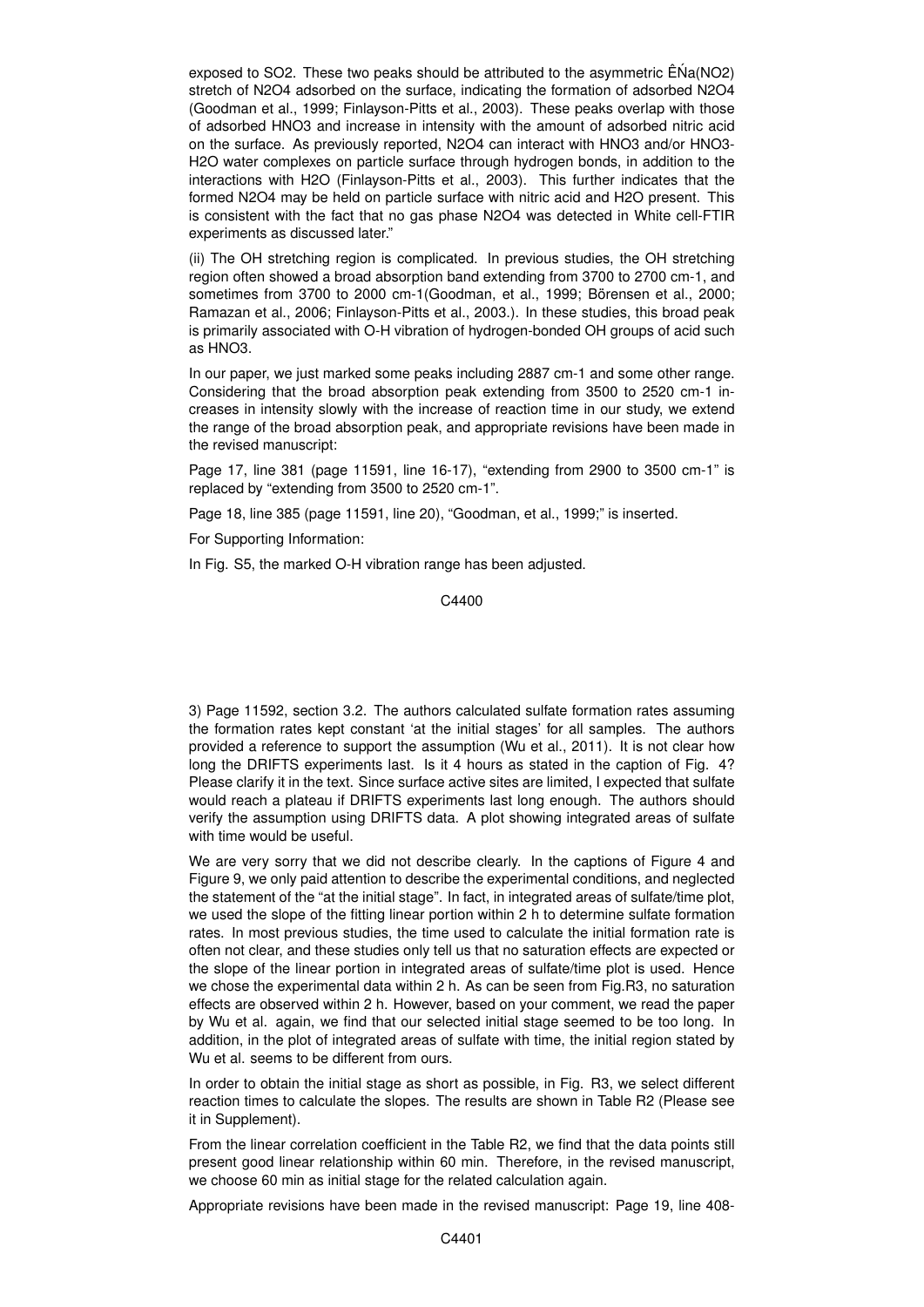411 (page 11592, line 17-20), this part has been revised into "The number of sulfate ions formed at the initial stage of reaction is generally considered to be small relative to the number of reactive surface sites, and thus the latter at initial stage can be assumed to be constant (Börensen, et al., 2000)." Page 19, line 414 (page 11592, line 23), the content "and hence the experiments with different SO2 concentrations were performed." has been revised into "For this purpose, the experiments with different SO2 concentrations were performed, and the sulfate formation rate d[SO42-]/dt was obtained from the slope of the initial linear portion (0-60 min) in the curve of sulfate formation as a function of time. No saturation effects on sulfate formation were observed.".

Your suggestion enhances our understanding of the sulfate formation rate calculations. Thank you for this good suggestion again.

4) Upper and lower limits of uptake coefficients can be calculated using the geometric area of the sample holder (assuming SO2 only reaches the surface) and the BET surface area of the sample (assuming SO2 can diffuse into the entire sample), respectively. Uptake coefficients can also be obtained using the white cell-FTIR data. Comparison of uptake coefficients obtained from two different methods would be insightful.

According to your suggestion and the previous advice of the anonymous referee #3 (before publication in ACPD), we calculate the sulfate formation rates (initial stage: 0- 60 min) and the two kinds of uptake coefficients of SO2 on hematite and the hematitenitrate mixtures. The results are shown in Table 2 (Please see it in the Supplement, file name: Tables), and Fig.4 is replaced by Table 2 in the revised manuscript.

Corresponding revisions have been made in the revised manuscript:

(a) The number of figures is adjusted:

Page 20, line 441 (page 11593, line 23): "Fig. 5" is replaced by "Fig. 4". Page 21, line

C4402

461 (page 11594, line 14): "Fig. 6" is replaced by "Figure 5". Page 21, line 463 (page 11594, line 16): "Fig. 6e" is replaced by "Fig. 5e". Page 21, line 463 (page 11594, line 17): "Fig. 6c" is replaced by "Fig. 5c". Page 21, line 464 (page 11594, line 17): "Fig. 6d" is replaced by "Fig. 5d". Page 21, line 464 (page 11594, line 17): "Fig. 6" is replaced by "Fig. 5". Page 21, line 466 (page 11594, line 20): "Fig. 6d" is replaced by "Fig. 5d". Page 21, line 467 (page 11594, line 20): "Fig. 6e" is replaced by "Fig. 5e". Page 24, line 529 (page 11596, line 26): "Fig. 6" is replaced by "Fig. 5". Page 24, line 533 (page 11597, line 1): "Fig. 6f" is replaced by "Fig. 5f". Page 25, line 555 (page 11597, line 24): "Figure 7" is replaced by "Figure 6". Page 27, line 587 (page 11599, line 1): "Figure 8" is replaced by "Figure 7". Page 27, line 588 (page 11599, line 2): "Fig. 8a, 8c" is replaced by "Fig. 7a and c". Page 27, line 588 (page 11599, line 2-3): "Fig. 8b, 8d" is replaced by "Fig. 7b and d". Page 27, line 593-594 (page 11599, line 8): "Fig. 8e" is replaced by "Fig. 7e". Page 28, line 613 (page 11599, line 27): "Fig. 9" is replaced by "Fig. 8". Page 33, line 734 (page 11604, line 18): "Fig. 10" is replaced by "Fig. 9". Figure caption: Page 51 (page 11617), Fig. 4 is removed. Page 52, line 1062 (page 11618): "Fig. 5" is replaced by "Fig. 4". Page 53, line 1077 (page 11619): "Fig. 6" is replaced by "Fig. 5". Page 54, line 1092 (page 11620): "Fig. 7" is replaced by "Fig. 6". Page 55, line 1112 (page 11621): "Fig. 8" is replaced by "Fig. 7". Page 56, line 1121 (page 11622): "Fig. 9" is replaced by "Fig. 8". Page 57, line 1138 (page 11623): "Fig. 10" is replaced by "Fig. 9".

(b) Page 18, line 392 (page 11592, line 1-2), the subtitle has been revised into "3.2 Effect of nitrate on the rate of sulfate formation and uptake coefficient for SO2 on hematite-nitrate mixture at 298 K".

 $\alpha$ ) Page 19-20, line 421-432 (page 11593, line 3-14), based on the Table 2, appropriate revisions have been made in the revised manuscript, including the introduction of the calculation method of uptake coefficient, the calculated results and corresponding discussions. Please see the corresponding contents in the revised manuscript.

(d) Page 2, line 35 (page 11578, line 16-17) in Abstract, and Page 34, line 745 (page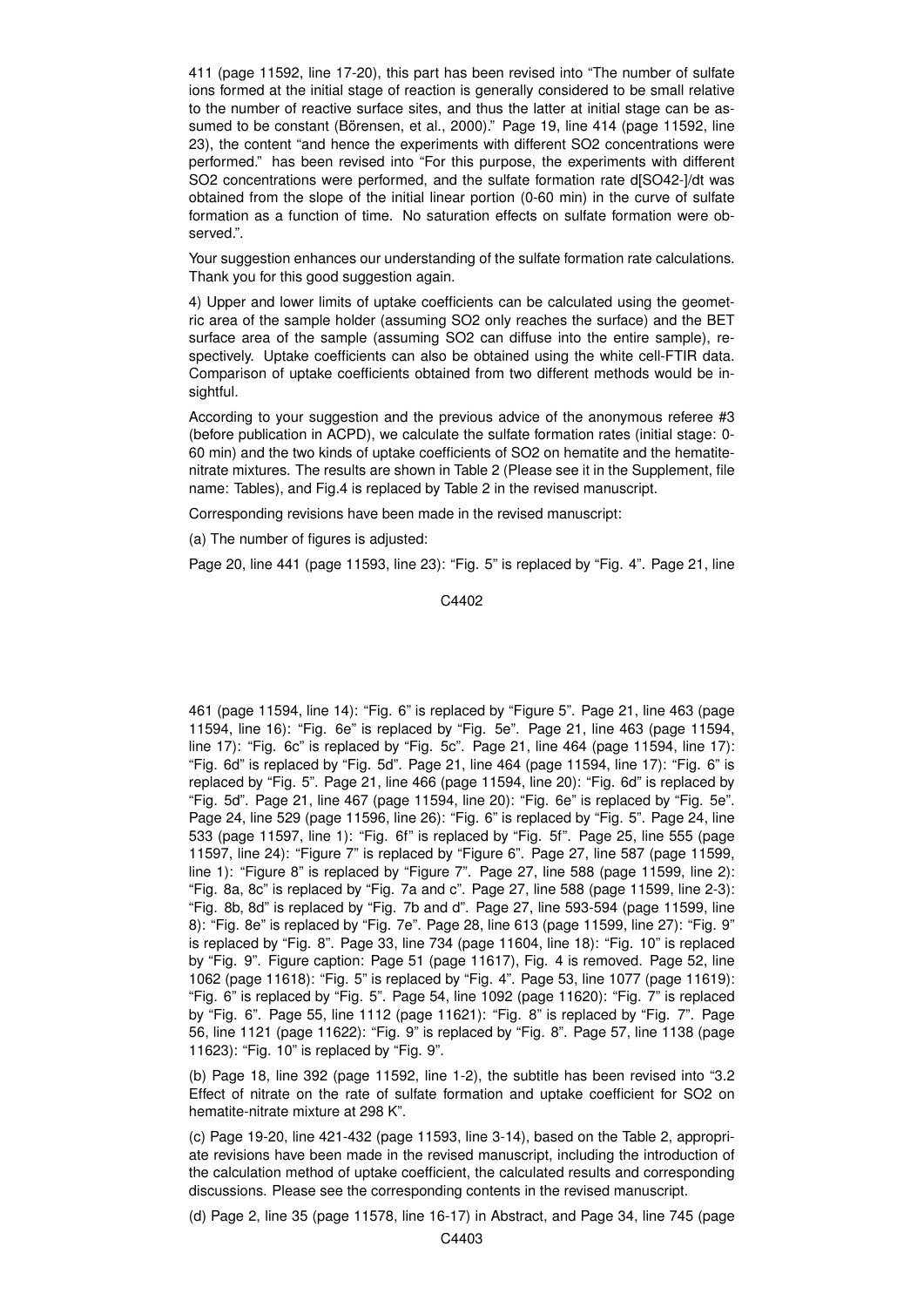11605, line 1) in Conclusion: the content "The sample containing 48% nitrate presents the highest BET uptake coefficient, and the value is about 8 times higher than that of pure hematite." is added.

(e) Page 2, line 30 (page 11578, line 12), the "small amounts of" is replaced by "low to moderate amounts of". Same applied to page 36, line 789 (page 11606, line 17); Page 20, line 432 (page 11593, line 14-15), "a small amount of" is replaced by "a low to moderate amount of". Same applied to Page 34, line 742-743 (page 11604, line 25).

(f) Page 2, line 34 (page 11578, line 16), and page 34, line 745 (page 11605, line 1): Base on the recalculated results, the "about 5 times" is replaced by "about 5.5 times".

(g) Page 2, line 34 (page 11578, line 16), "average sulfate formation rate" is replaced by "uptake coefficient calculated by geometric surface area". Same applied to page 34, line 744-745 (page 11604-11605, line 27-1).

In addition, we also use the White-cell experimental data to calculate apparent rate constants of the heterogeneous reactions of SO2 on different samples (deducting blank value obtained from blank experiment). For example, for a first order reaction, the apparent rate constants were determined to be  $2.50 \times 10^{-3}$  (r=0.93) and 6.40  $\times$  10-3 (r=0.99) for uptake on pure hematite and FN-24, respectively. The former is close to that previously reported by Zhang et al. (Zhang, et al., 2006). The corresponding uptake coefficients calculated using BET surface areas were 1.47 $\times$ 10-7 and 5.02  $\times$ 10-7 for uptake on pure hematite and FN-24, respectively. The two values are slightly lower than those calculated by DRIFTS data respectively (approximately, both are at the same level). However, the reactivity trend of different hematite-nitrate mixtures is consistent with that observed in DRIFTS experiments. Gas diffusion limitation, reactor wall adsorption and desorption of reactive gases and some other factors may be responsible for these differences.

5) There are some small peaks in Figure 5. Are they from contaminants? If so, the authors should clarify this in the paper.

C4404

As you can see from Figure 5, there are some weak small peaks except the characteristic peaks of gaseous SO2. These small peaks are due to H2O. H2O molecules can evaporate slowly from the humid surface of FN sample which is placed in the White cell. These small peaks can be clearly observed when the concentration of SO2 is low, while they are not obvious when high SO2 concentration is used. Please also refer to the literature published by Zhang et al.(2006).

6) It seems to me that N2O has not reaches a plateau in Figure 6f.

Sorry, we also feel that the statement is too strong.

The statement for the trend in N2O concentrations is mainly based on the fitting curve shown in Figure 6f. We change the expression in the revised manuscript: Page 24, line 532 (page 11596, line 29), ". . .gradually increases and ultimately reaches a constant" is replaced by ". . .gradually increases and approaches a constant".

7) Page 11599, line 20-23. Please clarify that the DRIFTS cell is coupled with a temperature control system in the experimental section. It is not clear when and why a vacuum was applied to the DRIFTS cell. The authors should describe the procedure in more details here or in the experimental section.

We accept this suggestion. In the experimental section, we further clarify that the DRIFTS cell is coupled with a temperature control system.

Page 7, line 137 (page 11582, line 9), "The DRIFTS sample cell is coupled with a temperature controller." is inserted. Page 7, line 138 (page 11582, line 10). "a" is replaced by "the".

For the question about when and why a vacuum was applied to the DRIFTS cell, we are very sorry for our incorrect writing which led to your confusion. During the experiments, a vacuum wasn't applied to the in situ chamber in order to prevent the sample particles from being brought out. Based on this question, we have made some corrections: Page 27, line 606 (page 11599, line 20-21). This sentence is revised to "In order to prevent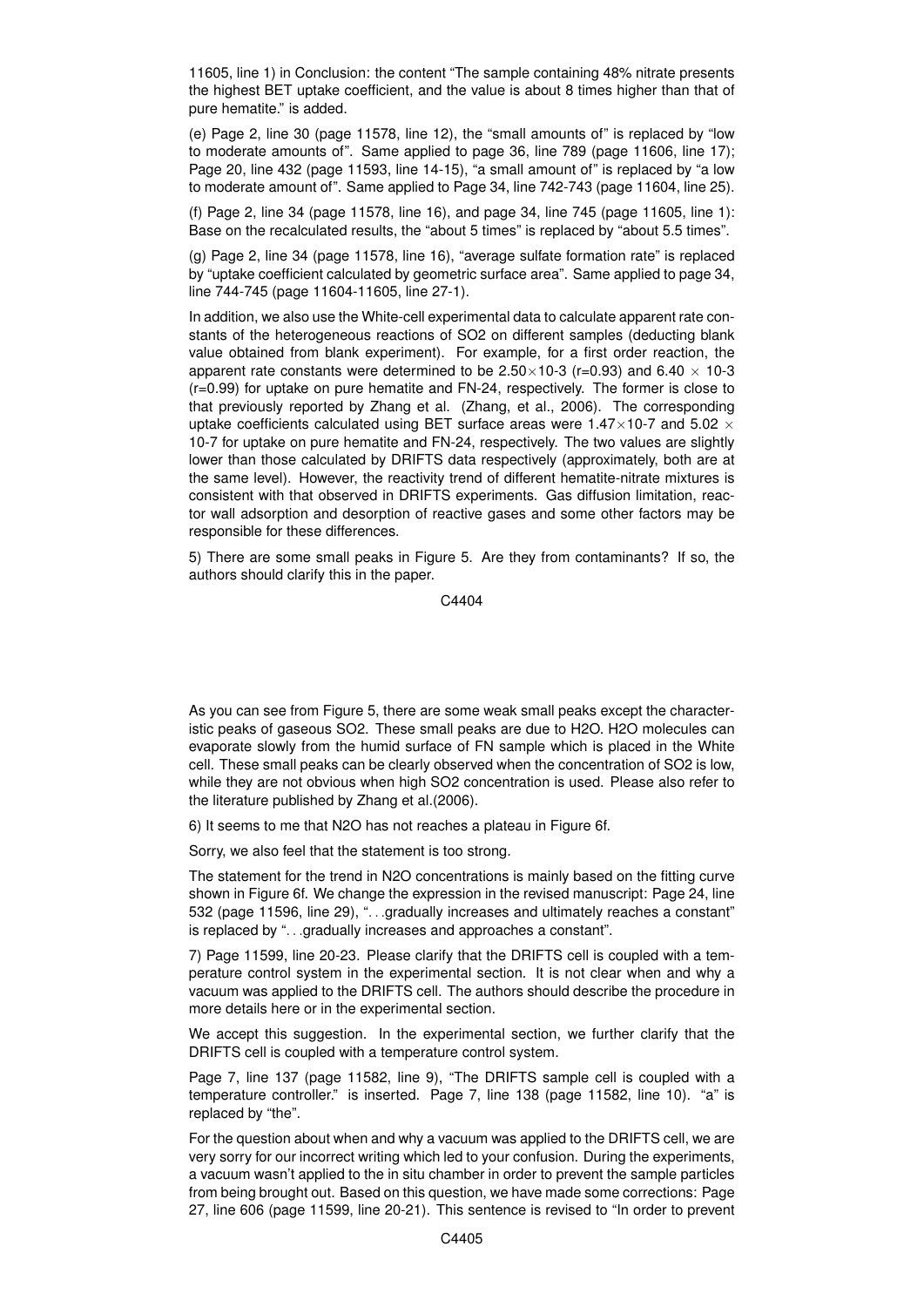the sample particles from being brought out from the in situ chamber, a vacuum wasn't applied during these experiments."; Page 28, line 610 (page 11599, line 24). A comma is inserted before "and a background spectrum. . .".

8) Surface-adsorbed water usually greatly affects heterogeneous reaction. In this study, all of the samples were placed in a desiccator at 68% RH before use. But in DRIFTS experiment, the chamber was purged with argon (dry?) for 1 h, and then the gaseous reactants (dry?) were introduced into the chamber. I assume that these processes would cause a loss of surface adsorbed water and DRIFTS spectra could provide information regarding this. The authors should show and discuss the band attributed to surface adsorbed water (around 1640 cm-1). This may provide more information regarding how water is involved in the heterogeneous reaction.

In the experimental section (page 11581, line 16-18), we mentioned that gaseous oxygen, argon and SO2 were introduced into reaction chamber through an air-dryer. Therefore, these gases are dried. Just as you think, the introduction of the dried gases into the chamber will cause a loss of surface adsorbed water. Fig. R4 shows a loss of surface adsorbed water during the purge process (here we zoom in on major areas). As can be seen from Fig. R4, the loss of surface adsorbed water is rapid at an early stage, but the loss is becoming smaller and smaller with the purge time. After about 40 min, the loss of water is almost stopped. On the whole, after this purge process, the water loss is low and some water or water molecule layers (from surface adsorbed water, water-solvated nitrate, etc.) remain existed on the surface.

Generally, the loss of water during the reaction will also be caused by the dried gas stream, and a negative absorption peak around 1640 cm-1 will be observed. However, the loss of surface adsorbed water (around 1640 cm-1) is not easy to be observed after the introduction of the gaseous reactant SO2 (using a background spectrum measured on the powder sample purged for 1 h, Fig. R5), which indicates less water loss (also see Fig. 3 in the manuscript). The reasons may be as follows.

C4406

(i) The absorption peaks of adsorbed nitric acid and different nitric acid-water complexes are superimposed on the absorption band of the surface-adsorbed water (around 1640 cm-1), and the former increases in intensity as the reaction time increases. But compared with the absorption peaks of adsorbed nitric acid and different nitric acid-water complexes, the absorption band around 1640 cm-1 has a little increase, indicating less water loss.

(ii) During the reaction, water may be difficult to leave the particle surface due to the presence of nitrate and nitric acid product. For example, water is bound by watersolvated nitrate, and the solvated nitrate may become a water reservoir for reaction.

(iii) Water may be produced during the reaction of SO2 with surface hydroxyls. Please refer to our proposed mechanism in the manuscript.

Besides, some previous studies also found that adsorption bands due to surface adsorbed water at 1640 cm-1 were fairly weak or increased in intensity with reaction time. For example, Wu et al. (2013) studied the heterogeneous reaction of SO2 on ïAa-Fe2O3 and their result showed that the band around 1640 cm-1 increased in intensity with time. Ramazan et al. (2006) studied the heterogeneous hydrolysis of NO2 using ATR spectrum and their results showed that surface water absorption peak around 1640 cm-1 changed little. However, Angelini et al. (2007) studied heterogeneous reactions of gaseous NO2 on kaolinite and their results showed that the band around 1640 cm-1 increased in intensity with reaction time.

Appropriate revisions have been made in the revised manuscript, and please refer to the answers to the question (5) and (13) in detailed comments of anonymous referee #1.

Specific comments:

1) Page 11578, line 4, on heterogeneous reactions

We accept this suggestion, and corresponding revision has been made in the revised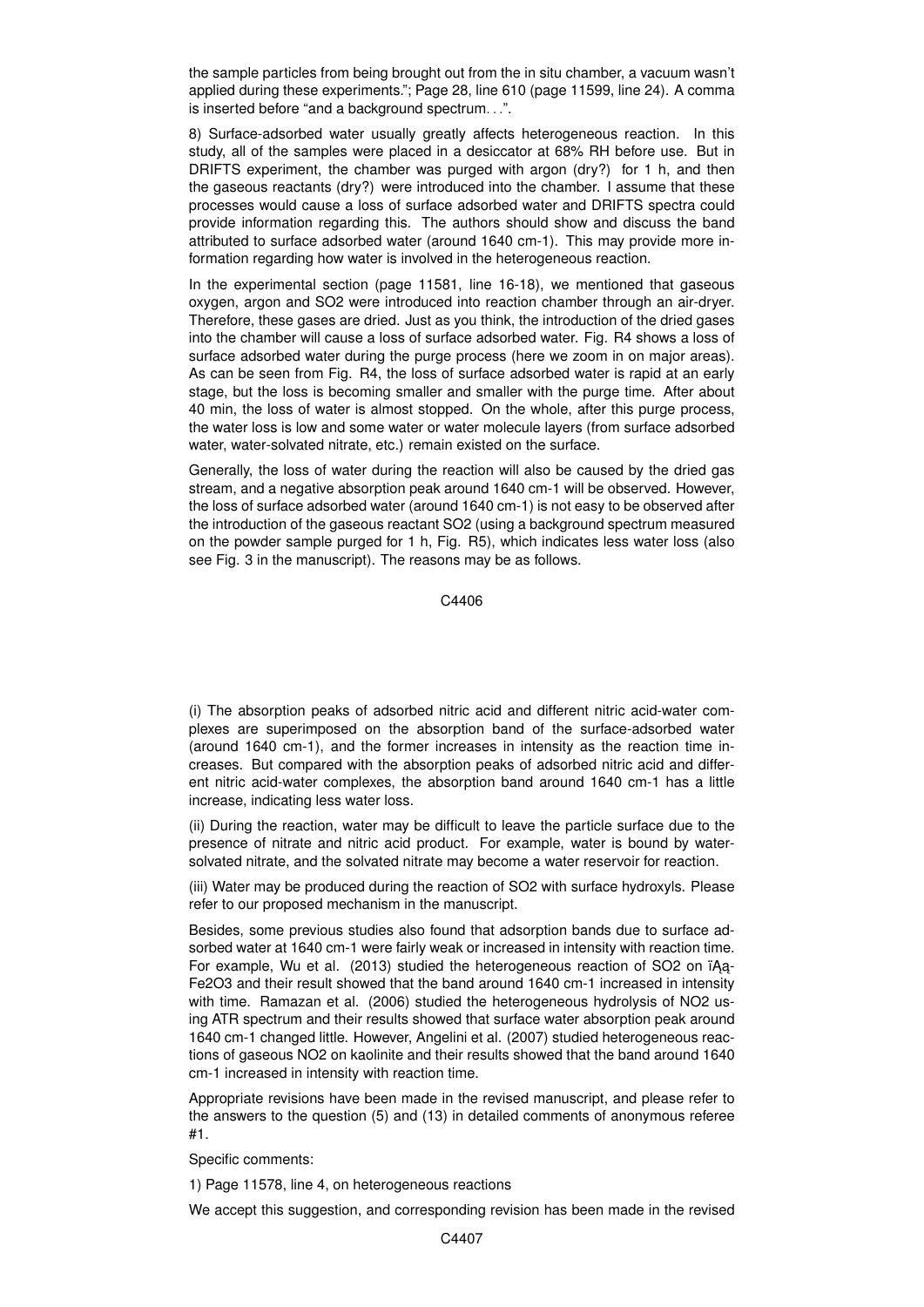manuscript: Page 2, line 22, "the" is deleted.

2) Page 11578, line 6, at 298 k are investigated

We accept this suggestion, and corresponding revision has been made in the revised manuscript: Page 2, line 24, "were" is replaced by "are".

3) Page 11578, line 9, in heterogeneous reactions of

We accept this suggestion, and corresponding revision has been made in the revised manuscript: Page 2, line 27, "the" is deleted.

4) Page 11578, line 11-12, delete 'revealing that. . ...to sulfate'

We accept this suggestion, and corresponding revision has been made in the revised manuscript: Page 2, line 29-30, "revealing that. ....to sulfate" is deleted.

5) Page 11578, line 12-14, rephrase the sentence 'the results indicate. . ...on hematite'. Redundant words in 'favor the enhancement'

We accept this suggestion, and corresponding revision has been made in the revised manuscript: Page 2, line 30-32, the sentence "the results indicate. . ...on hematite" is replaced by "The results indicate that low to moderate amounts of nitrate significantly enhance the reactivity of hematite-nitrate mixtures, the uptake of SO2 and the formation of sulfate on hematite."

6) Page 11578, line 16, change 'average' to 'averaged'. Same applied to page 11593, line 3, line 7; page 11599, line5, line 28; page 11604, line 27; Figure 4 & 9 in captions and Y-axis labels.

The sulfate formation rate was measured through parallel experiments, and the rate was the averaged value of these parallel experiments. This is a commonly used research method. Therefore, for the sulfate formation rate in the revised manuscript, we no longer emphasize "averaged".

C4408

Page 2, line 33, "average" is deleted; Page 19, line 421, according to the answer to comment 4, Fig. 4 is replaced by Table 2, and corresponding "average" is removed. Page 19, line 425, Fig. 4 is replaced by Table 2, and corresponding "average" is removed. Page 27, line 590, we accept this suggestion, and change "average particle size" to "averaged particle size". Page 28, line 614, "the average formation rate of sulfate at 423 K. . ." is replaced by "the sulfate formation rates at 373 and 423 K. . .". Page 34, line 744, "average sulfate formation rate" is replaced by "sulfate formation rate". Figure 4 & 9 in captions and Y-axis labels, Fig. 4 is removed. Appropriate revisions have been made in Fig. 9.

7) Page 11579, line 5, in cloud and fog droplets

We accept this suggestion: Page 3, line 51, corresponding revision has been made in the revised manuscript.

8) Page 11579, line 12, in cloud and fog droplets are insufficient to

We accept this suggestion: Page 3, line 58, corresponding revision has been made in the revised manuscript.

9) Page 11579, line 17, on aerosols has therefore received increasing attention

We accept this suggestion: Page 3, line 63, corresponding revision has been made in the revised manuscript.

10) Page 11579, line 23, the underlying mechanisms of sulfate formation

We accept this suggestion: Page 4, line 68-69, corresponding revision has been made in the revised manuscript.

11) Page 11579, line 26, but little attention has been paid

We accept this suggestion: Page 4, line 71-72, corresponding revision has been made in the revised manuscript.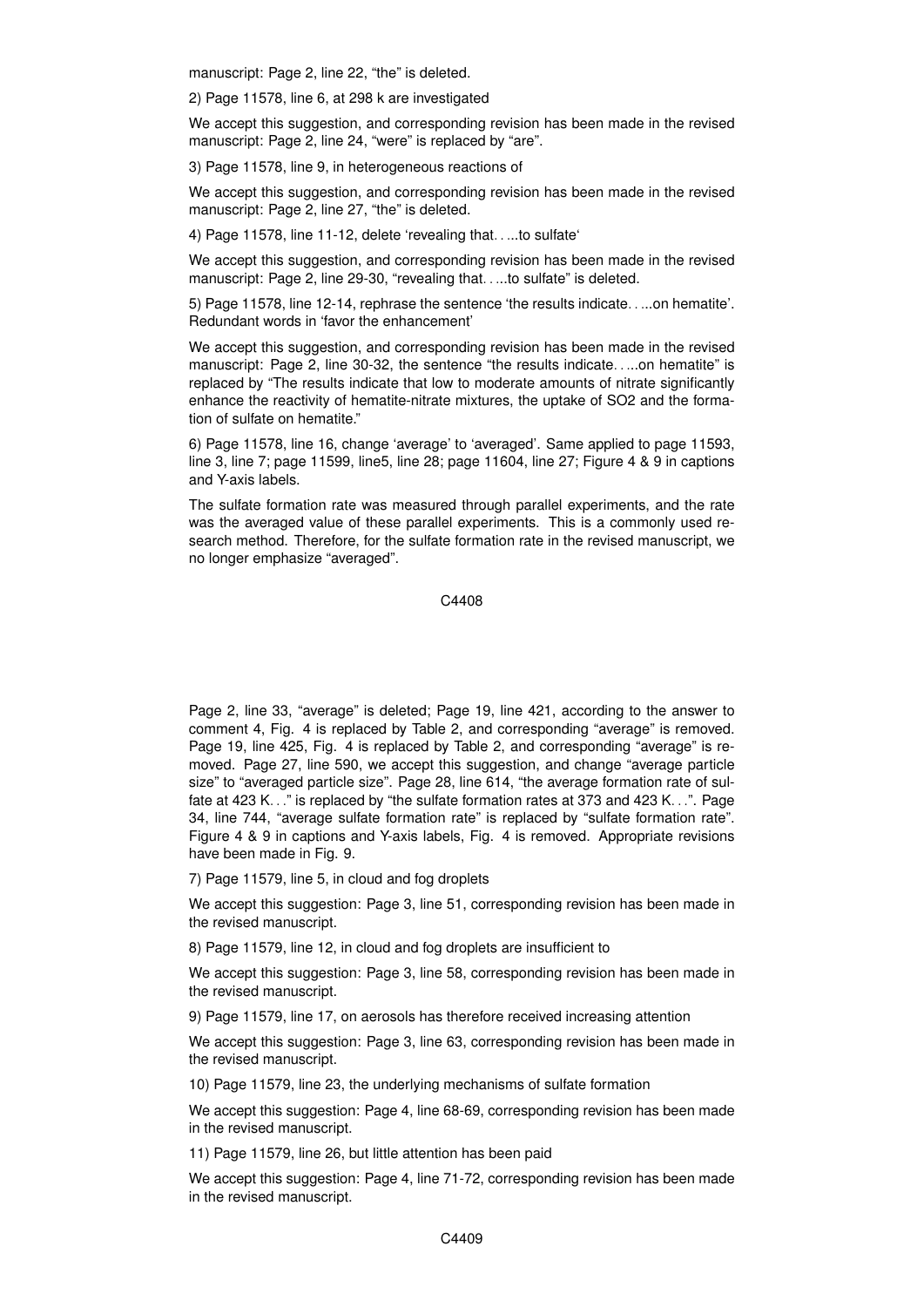12) Page 11580, line 5-6, change their sizes, optical and hygroscopic properties as well as lifetime in the atmosphere

We accept this suggestion: Page 4, line 79-80, corresponding revision has been made in the revised manuscript.

13) Page 11580, line 14, has implications for global climate as well as carbon and nitrogen cycles

We accept this suggestion: Page 4, line 88, corresponding revision has been made in the revised manuscript.

14) Page 11580, line 19, enhances hydroscopic properties of original particles

We accept this suggestion: Page 5, line 92-93, corresponding revision has been made in the revised manuscript.

15) Page 11580, line 18-22, split the sentence into two

We accept this suggestion, and corresponding revision has been made in the revised manuscript: Page 5, line 92-95, the revised sentences are as follows. "Surface nitrate enhances hygroscopic properties of original particles and, in turn, changes their physicochemical properties (Hoffman et al., 2004). This will inevitably impact their chemical reactivity, and therefore lead to a remarkable difference in their heterogeneous chemistry."

16) Page 11580, line 22, little attention has

We accept this suggestion: Page 5, line 95-96, corresponding revision has been made in the revised manuscript.

17) Page 11580, line 23, on heterogeneous reactions of

We accept this suggestion: Page 5, line 96, corresponding revision has been made in the revised manuscript.

C4410

18) Page 11581, line 3-4, The results reveal a potential pathway of sulfate formation

We accept this suggestion: Page 5, line 105-110, according to your and the anonymous referee #1's suggestion [question (2) in the detailed comments], corresponding revision has been made in the revised manuscript. The original part is revised to "The results reveal a potential pathway of sulfate formation in the troposphere and the significant contribution of particulate nitrate for the conversion of SO2 and the enhanced formation of sulfate in the atmosphere.".

19) Page 11581, line 8, will also help to elucidate the formation

This sentence has been removed in the manuscript according to the anonymous referee #1's suggestion. Please also refer to the answer to question 18.

20) Page 11581, line 19, nitrate on heterogeneous reactions

We accept this suggestion: Page 6, line 121, corresponding revision has been made in the revised manuscript.

21) Page 11581-11582, all of the prepared samples were kept

We accept this suggestion: Page 6, line 128-129, corresponding revision has been made in the revised manuscript.

22) Page 11582, line 6, were recorded using a Nicolet

We accept this suggestion: Page 7, line 134, corresponding revision has been made in the revised manuscript.

23) Page 11582, line 8, delete redundant word ', just'. Same applied to page 11592, line 22; page 11596, line 26

We accept this suggestion, and corresponding revisions have been made in the revised manuscript: Page 7, line 136; Page 19, line 413; Page 24, line 529.

24) Page 11582, line 9-10, A 30-mg sample was place into the ceramic sample holder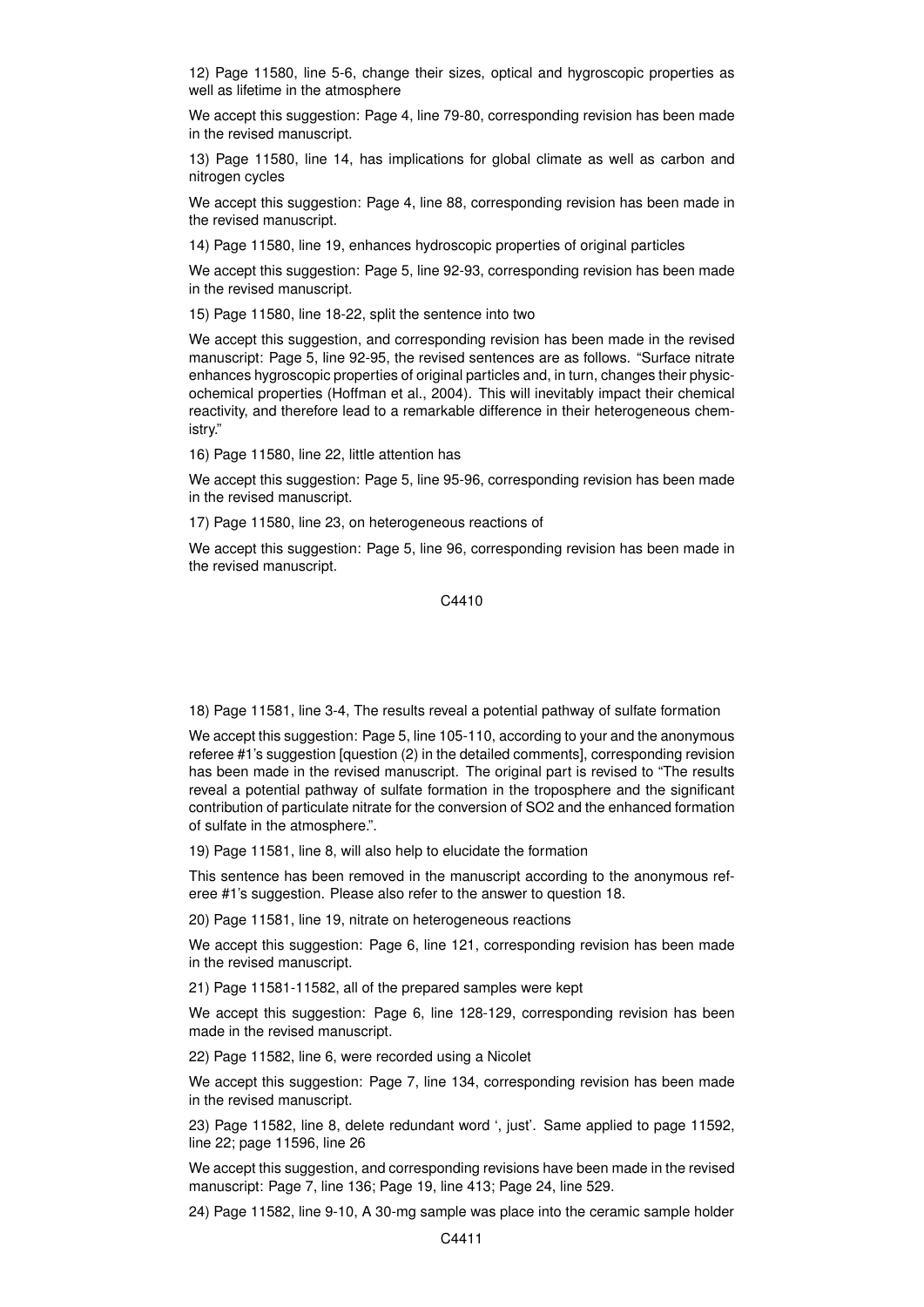We accept this suggestion: Page 7, line 137, corresponding revision has been made in the revised manuscript.

25) Page 11583, line 4, before a sample

We accept this suggestion: Page 8, line 157, corresponding revision has been made in the revised manuscript.

26) Page 11583, line 5, A 30-mg sample was placed in a

We accept this suggestion: Page 8, line 158, corresponding revision has been made in the revised manuscript.

27) Page 11583, line 13-14, were recorded using a

We accept this suggestion: Page 8, line 166, corresponding revision has been made in the revised manuscript.

28) Page 11583, line 16-17, A single-beam spectrum collected prior to the SO2 exposure was used as the reference spectrum

We accept this suggestion: Page 8, line 168-169, corresponding revision has been made in the revised manuscript.

29) Page 11583, line 17-18, In order to trace gaseous products, a long reaction time (up to 20 h) was adopted in some experiments.

We accept this suggestion: Page 8, line 169-171, corresponding revision has been made in the revised manuscript.

30) Page 11583, line 19, SO2 have a

We accept this suggestion: Page 8, line 171, corresponding revision has been made in the revised manuscript.

31) Page 11585, line 6-7, A blank analysis was performed prior to running a sample Analysis

C4412

We accept this suggestion: Page 10, line 211-212, corresponding revision has been made in the revised manuscript.

32) Page 11585, line 18, delete 'as can be seen in Fig. 1a,'

We accept this suggestion: Page 10, line 222, corresponding revision has been made in the revised manuscript.

33) Page 11585, line 21, assigned to adsorbed bisulfate

We accept this suggestion: Page 11, line 225, corresponding revision has been made in the revised manuscript.

34) Page 11586, line 6-7, The peak at 1335 cm-1

We accept this suggestion: Page 11, line 234, corresponding revision has been made in the revised manuscript.

35) Page 11586, line 10, peak fitting using a combination of

We accept this suggestion: Page 11, line 238, corresponding revision has been made in the revised manuscript.

36) Page 11586, line 12, 1158 cm-1 simultaneously increase

We accept this suggestion: Page 11, line 240, corresponding revision has been made in the revised manuscript

37) Page 11586, line 15, and then slightly decreases in intensity

We accept this suggestion: Page 11, line 242-243, corresponding revision has been made in the revised manuscript.

38) Page 11586, line 18, bisulfate and sulfate adsorbed on

We accept this suggestion: Page 11, line 245, corresponding revision has been made in the revised manuscript.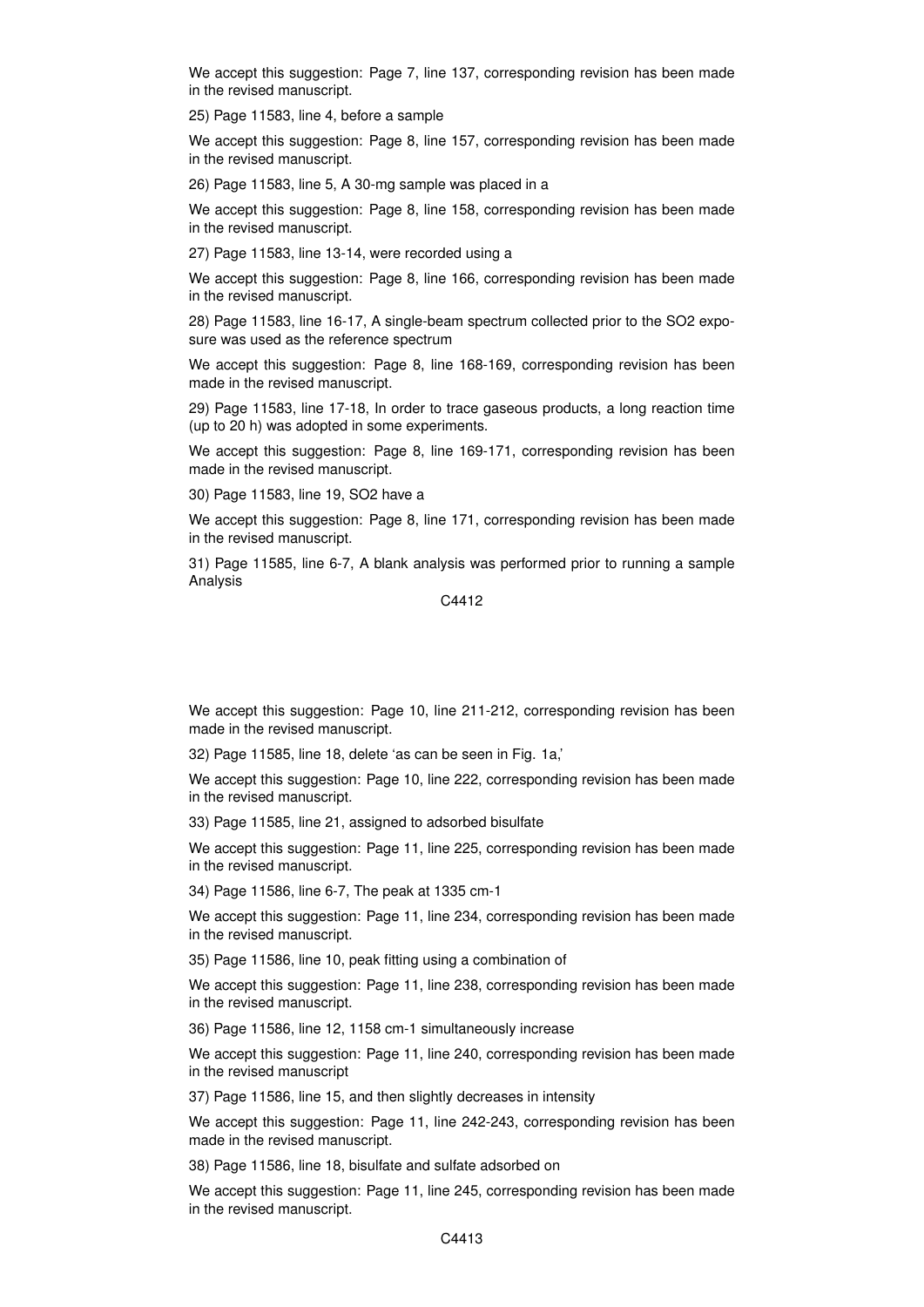39) Page 11586, line 19, spell out 'PDFTIR'

We accept this suggestion: Page 12, line 246, corresponding revision has been made in the revised manuscript. That is, potential difference Fourier transform infrared spectroscopy.

40) Page 11586, line 22, after drying of a hematite layer

We accept this suggestion: Page 12, line 249, corresponding revision has been made in the revised manuscript. That is, "the" is replaced by "a".

41) Page 11586, line 24 He suggested that the conversion

We accept this suggestion: Page 12, line 251, corresponding revision has been made in the revised manuscript.

42) Page 11586, line 28, sulfate changed from

We accept this suggestion: Page 12, line 254-255, corresponding revision has been made in the revised manuscript.

43) Page 11586, line 29, on {012} and {1m0} surfaces

We accept this suggestion: Page 12, line 256, corresponding revision has been made in the revised manuscript.

44) Page 11587, line 1, and they suggested

We accept this suggestion: Page 12, line 257, corresponding revision has been made in the revised manuscript.

45) Page 11587, line 3, delete "obviously". Please delete most "obviously" and "clearly" in the paper. They are redundant words.

We accept this suggestion, and corresponding revisions have been made in the revised manuscript: Page 12, line 259, delete "obviously"; Page 14, line 302 (page 11588, line 18), "obviously" is replaced by "Therefore"; Page 20, line 426 (page 11593, line 8), C<sub>4414</sub>

this section is modified according to your comment 4 in general comments. Page 26, line 563 (page 11598, line 4), delete "obviously"; Page 28, line 613 (page 11599, line 27), delete "obviously". For deleting "clearly": Page 14, line 310 (page 11588, line 27); Page 15, line 329 (page 11589, line 17); Page 18 line 387 (page 11591, line 22); Page 27, line 595 (page 11599, line 9); Page 29, line 639 (page 11600, line 28); Page 34, line 742 (page 11604, line 25).

46) Page 11587, line 4, remains controversial

We accept this suggestion: Page 12, line 259-260, corresponding revision has been made in the revised manuscript.

47) Page 11587, line 15, along with consumption of

We accept this suggestion: Page 13, line 270, according to the anonymous referee #1's suggestion (comment 8 in the detailed comments), the revised sentence is placed into supplemental information (please see Section S3).

48) Page 11587, line 24, in this region because of the increase of

We accept this suggestion: Page 13, line 279, corresponding revision has been made, and according to the anonymous referee #1's suggestion, the revised sentence is placed into supplemental information (please see Section S6).

49) Page 11587, line 26, HSO3- and SO32-. Same applied to page 11595, line 12; page 11597, line 11; page 11601, line 16; page 11602, line 13

We accept this suggestion, and corresponding revisions have been made in the revised manuscript: Page 13, line 281-282 (Page 11587, line 26): according to the anonymous referee #1's suggestion, the revised sentence is placed into supplemental information (please see Section S6). Page 22, line 487 (page 11595, line 12-13); Page 25, line 543 (page 11597, line 11); Page 30, line 655 (page 11601, line 15); Page 31, line 679 (page 11602, line 12-13).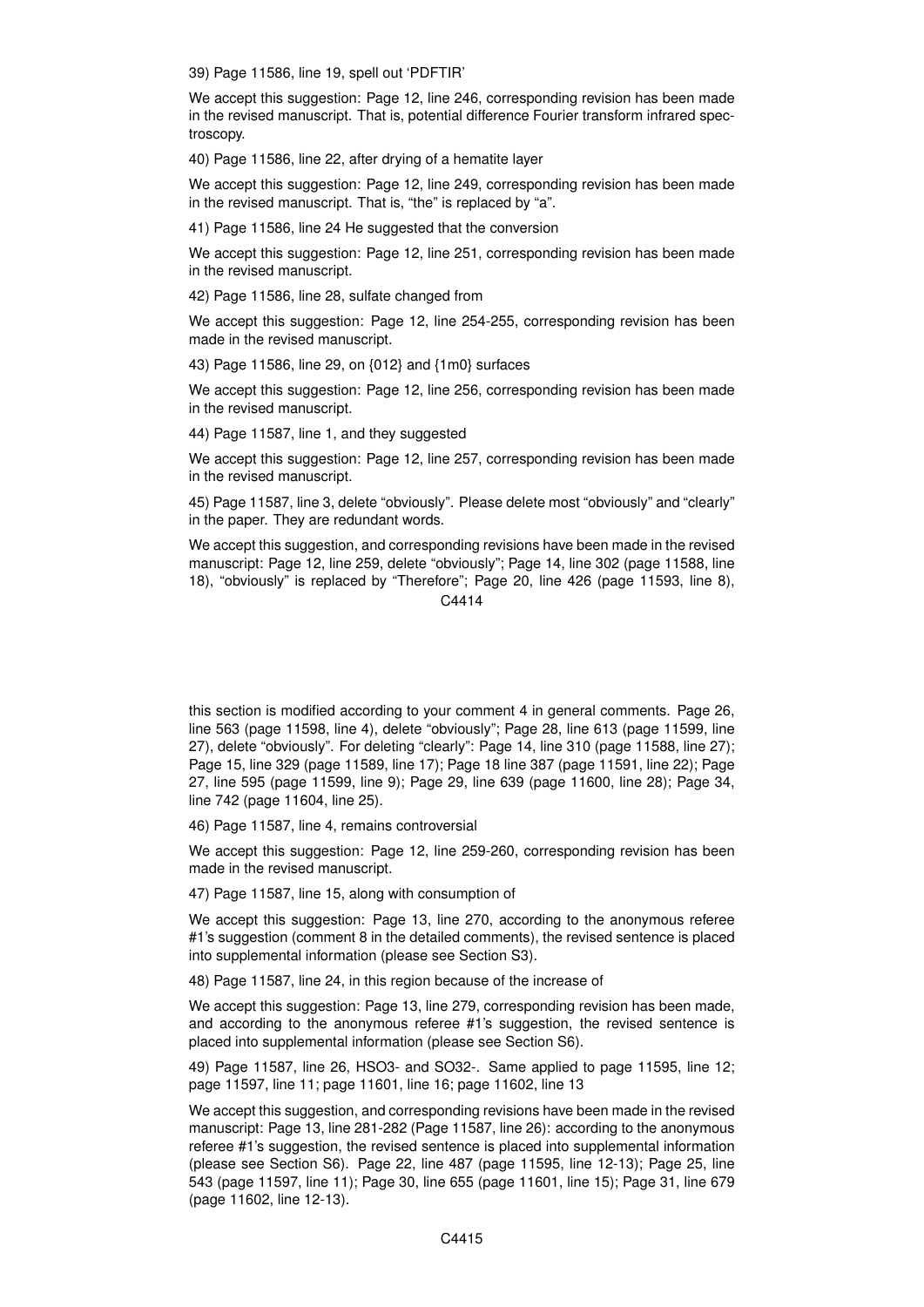50) Page 11588, line 1, shows typical spectra

We accept this suggestion: Page 13, line 285, corresponding revision has been made in the revised manuscript.

51) Page 11588, line 2, delete 'In Fig. 1b, '

We accept this suggestion: Page 13, line 286, corresponding revision has been made in the revised manuscript.

52) Page 11588, line 4-5 be assigned to surface-coordinated

We accept this suggestion: Page 13, line 288, corresponding revision has been made in the revised manuscript.

53) Page 11588, line 15, delete 'compared with that of hematite,'

We accept this suggestion: Page 14, line 298, corresponding revision has been made in the revised manuscript.

54) Page 11588, line 17, delete 'as the reaction proceeds,'

We accept this suggestion: Page 14, line 301, corresponding revision has been made in the revised manuscript.

55) Page 11588, lien 23-24, is composed of three major peaks at 1207, 1155 and 1094 cm-1.

We accept this suggestion: Page 14, line 306-307, corresponding revision has been made in the revised manuscript.

56) Page 11589, line 6, are further oxidized in

We accept this suggestion: Page 15, line 318-319, corresponding revision has been made in the revised manuscript.

57) Page 11589, line 11-12, should specify 'the same experiment'. Experiment with

C4416

pure hematite or FN-24?

We accept this suggestion, and we specify "the same experiment" in the revised manuscript: Page 15, line 324, that is, "experiment with FN-24".

58) Page 11589, line 12, Figure 3 shows DRIFTS

We accept this suggestion: Page 15, line 324, corresponding revision has been made in the revised manuscript.

59) Page 11589, line 13, delete 'increasing'

We accept this suggestion: Page 15, line 325, corresponding revision has been made in the revised manuscript.

60) Page 11589, line 14, delete 'in the same experiment. As shown in Fig. 3. '

We accept this suggestion: Page 15, line 325-326, corresponding revision has been made in the revised manuscript.

61) Page 11590, line 2, delete 'product'

We accept this suggestion: Page 16, line 339, "products" is deleted in the revised manuscript.

62) Page 11590, line 4, at 1716, 1697, 1686 and 1676 cm-1

We accept this suggestion: Page 16, line 341, corresponding revision has been made in the revised manuscript.

63) Page 11590, line 8-9, reverse the listing order as well

We accept this suggestion: Page 16, line 345-346, corresponding revision has been made in the revised.

64) Page 11590, line 10-11, This result confirms that adsorbed HNO3

We accept this suggestion: Page 16, line 347-348, corresponding revision has been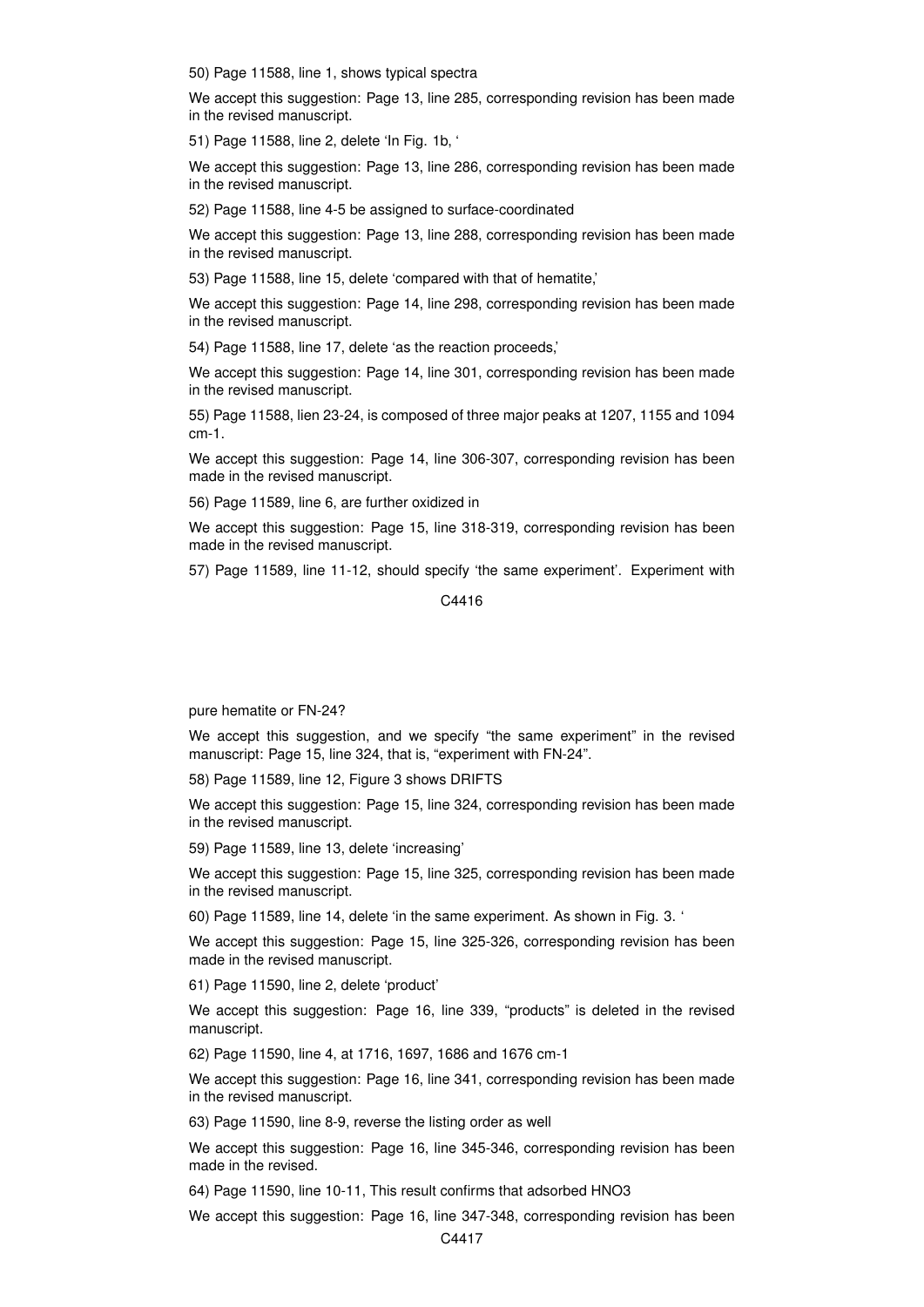made in the revised manuscript.

65) Page 11590, line 12, The formation of HNO3-H2O complexes

We accept this suggestion: Page 16, line 349, corresponding revision has been made in the revised manuscript.

66) Page 11590, line 14-15, no gas phase HNO3 was observed in White cell-FTIR experiments as discussed later.

We accept this suggestion: Page 16, line 351-352, corresponding revision has been made in the revised manuscript.

67) Page 11590, line 15-16, molecularly adsorbed nitric acid.

We accept this suggestion: Page 16, line 352, corresponding revision has been made in the revised manuscript.

68) Page 11590, line 17, in previous reports

We accept this suggestion: Page 16, line 353-354, corresponding revision has been made in the revised manuscript.

69) Page 11590, line 26, compared to previous studies 70) Page 11590, line 27-29, rephrase 'which may suggest. . ...interactions with H2O'. change 'is interacting with' to 'interacts with'. Either delete 'may' or 'perhaps' 71) Page 11591, line 1-3, particle surface with nitric acid and H2O present. This is consistent with the fact that no gas phase N2O4 was detected in While cell-FTIR experiments as discussed later.

For 69), 70) and 71), according to your comment 2) in general comments and these suggestions, we revise this part (page 16-17, line 358-368). Please refer to the answer to the question 2) in general comments.

72) Page 11591, line 12, are stretching vibration modes of isolated surface

We accept this suggestion: Page 17, line 376-377, corresponding revision has been

C4418

made in the revised manuscript.

73) Page 11591, line 13, ions of octahedral sites and tetrahedral sites

We accept this suggestion: Page 17, line 378, corresponding revision has been made in the revised manuscript.

74) Page 11591, line 14, that surface OH groups

We accept this suggestion: Page 17, line 379, corresponding revision has been made in the revised manuscript.

75) Page 11591, line 15, are reaction active sites

We accept this suggestion: Page 17, line 380, corresponding revision has been made in the revised manuscript.

76) Page 11591, line 17, slowly increases in intensity

We accept this suggestion: Page 17, line 382, corresponding revision has been made in the revised manuscript.

77) Page 11591, line 21, surface-adsorbed HNO3 discussed earlier.

We accept this suggestion: Page 18, line 386, corresponding revision has been made in the revised manuscript.

78) Page 11591, line 22, delete 'mentioned above clearly'

We accept this suggestion: Page 18, line 387, corresponding revision has been made in the revised manuscript.

79) Page 11592, line 3-4, All of the DRIFTS experiments

We accept this suggestion: Page 18, line 394-395, corresponding revision has been made in the revised manuscript.

80) Page 11592, line 13, of different reaction product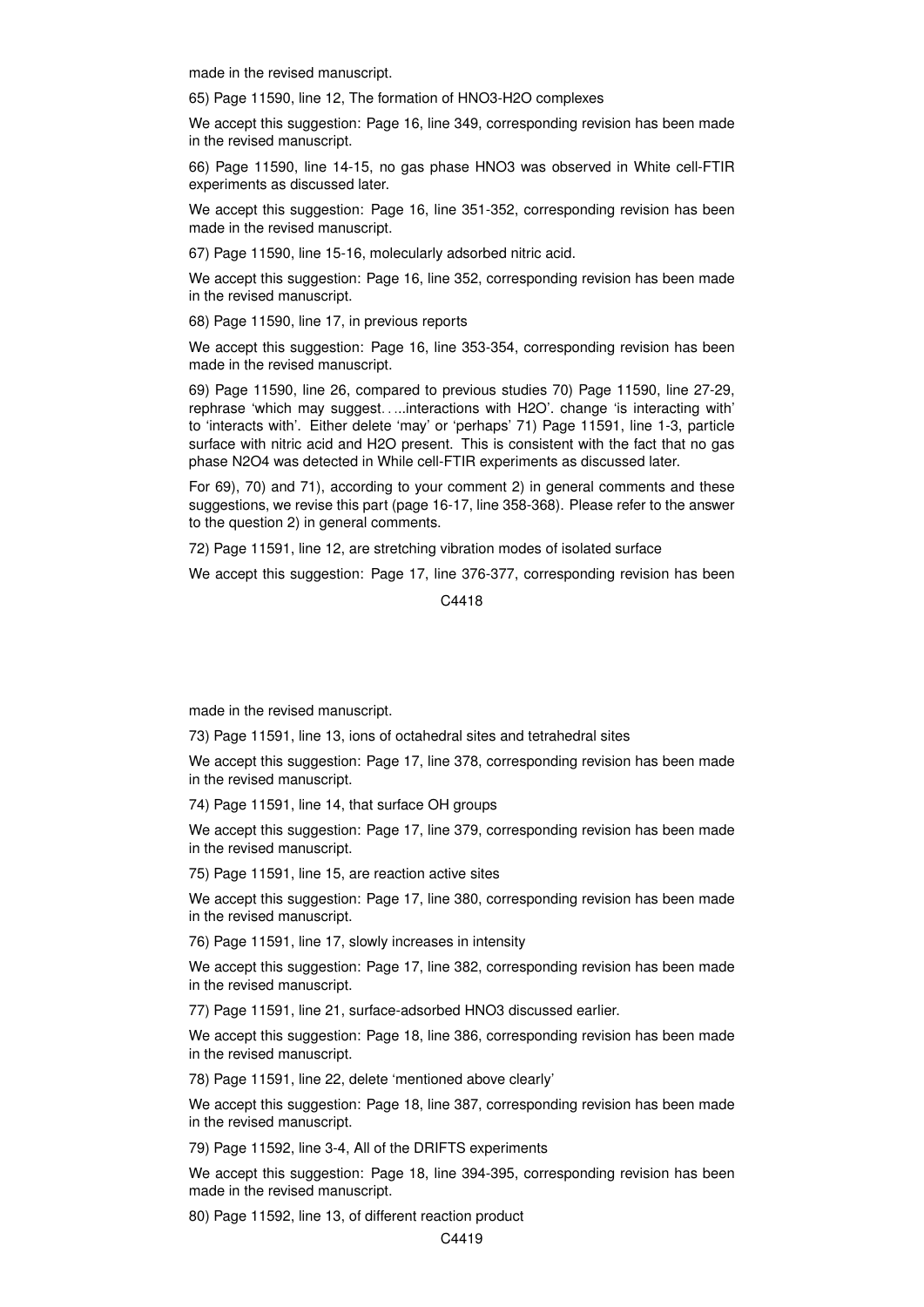We accept this suggestion: Page 19, line 404, corresponding revision has been made in the revised manuscript.

81) Page 11592, line 14, one another, the peaks were deconvoluted before integration in some experiments.

We accept this suggestion: Page 19, line 405, corresponding revision has been made in the revised manuscript.

82) Page 11592, line 16, since O2 was in great excess compared to SO2

We accept this suggestion: Page 19, line 407-408, corresponding revision has been made in the revised.

83) Page 11593, line 4, delete 'as shown in Fig. 4,' 84) Page 11593, line 10, delete 'under the same reaction conditions' 85) Page 11593, line 13-14, the reaction behavior of SO2 adsorbed on hematite

On page 19-20, line 421-432 (page 11593, line 3-14), based on the comment 4) in your general comments, this part has been modified in the revised manuscript (including the introduction of the uptake coefficient calculation method, the calculated results and corresponding discussions). Therefore, for 83), 84) and 85), we accept these suggestions as far as possible in the revised manuscript.

86) Page 11593, line 15, should receive close attention

We accept this suggestion: Page 20, line 433, corresponding revision has been made in the revised manuscript.

87) Page 11593, line 16, in ambient particles

We accept this suggestion: Page 20, line 433-434, corresponding revision has been made in the revised manuscript.

88) Page 11593, line 19, and possible gaseous

C4420

We accept this suggestion: Page 20, line 437, corresponding revision has been made in the revised manuscript.

89) Page 11593, line 22, from exposure of the FN-24 sample

We accept this suggestion: Page 20, line 440, corresponding revision has been made in the revised manuscript.

90) Page 11594, line 1-2, but different rates of SO2 consumption

We accept this suggestion: Page 20, line 447, corresponding revision has been made in the revised manuscript.

91) Page 11594, line 5, and the FN-24 sample

We accept this suggestion: Page 21, line 450-451, corresponding revision has been made in the revised manuscript.

92) Page 11594, line 6, with the rate of sulfate formation observed in DRIFTS experiments.

We accept this suggestion: Page 21 line 451-452, appropriate revision has been made and in the revised manuscript we use "with that observed in DRIFTS experiments.".

93) Page 11594, line 10, to lower concentrations of SO2.

We accept this suggestion: Page 21, line 457-458, corresponding revision has been made in the revised manuscript.

94) Page 11594, line 11, although adsorbed HNO3

We accept this suggestion: Page 21, line 458, corresponding revision has been made in the revised manuscript.

95) Page 11594, line 13, observed in White cell-FTIR

We accept this suggestion: page 21, line 459, corresponding revision has been made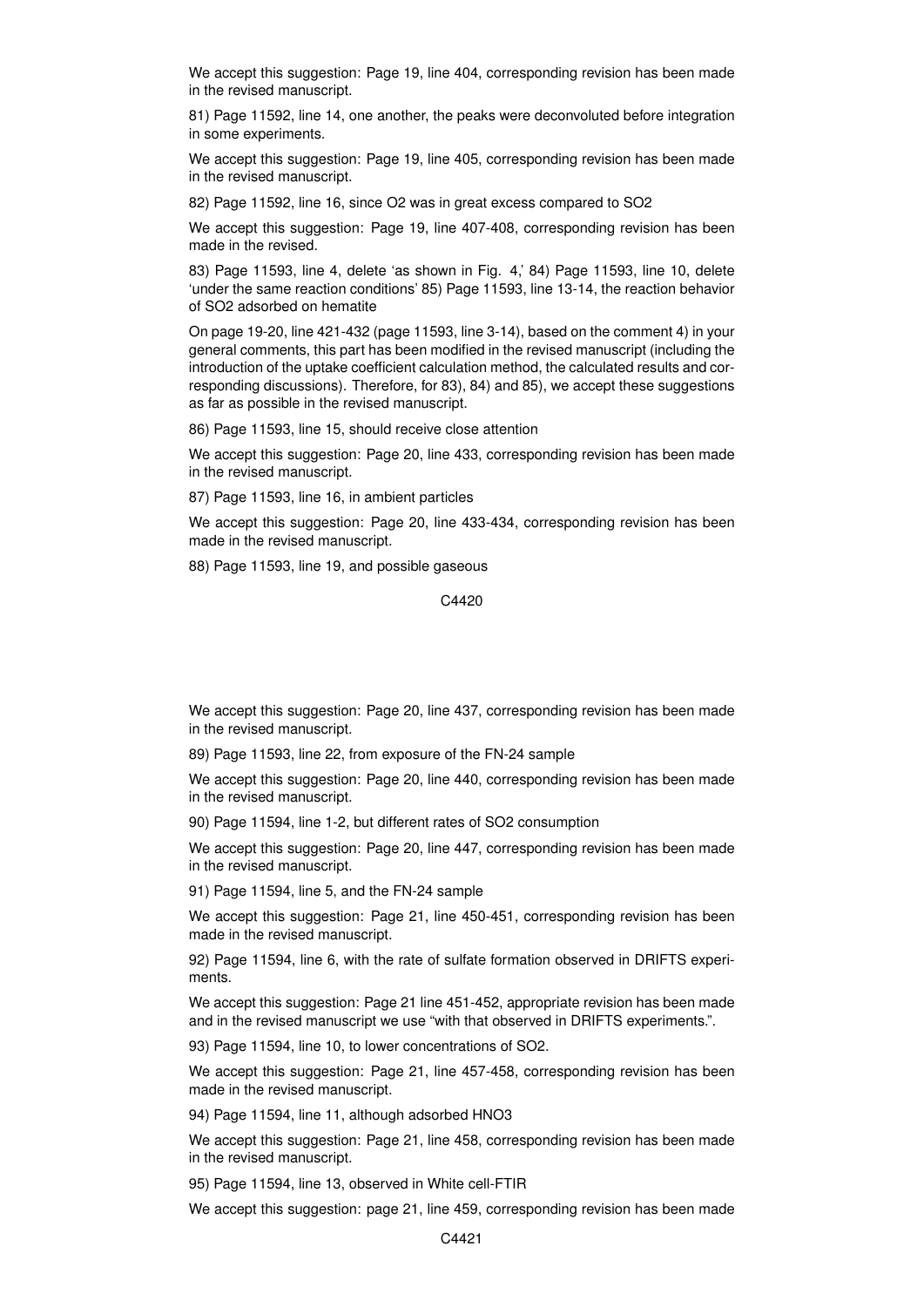in the revised manuscript.

96) Page 11594, line 15, from exposure of the FN-90 sample

We accept this suggestion: Page 21, line 462, corresponding revision has been made in the revised manuscript.

97) Page 11594, line 16, was obtained

We accept this suggestion: Page 21, line 463, corresponding revision has been made in the revised manuscript.

98) Page 11594, line 25, the degradation of primary

We accept this suggestion: Page 22, line 472, corresponding revision has been made in the revised manuscript.

99) Page 11595, line 4, delete 'detectable'. Same applied to line 8-9

We accept this suggestion, and corresponding revisions have been made in the revised manuscript: Page 22, line 478, delete "detectable". Same applied to page 22, line 483.

100) Page 11595, line 5, It is possible that gaseous NO

We accept this suggestion: Page 22, line 480-481, corresponding revision has been made in the revised manuscript.

101) Page 11595, line 14-18, split into two sentences. 'many more reduced' change to 'much more reduced', 'longer' change to 'long'

We accept this suggestion: Page 22, line 489-492, corresponding revisions have been made in the revised manuscript: "On the other hand, the high concentration of SO2 means that there are much more reduced S(IV) species existing on the sample surface than those formed from the low concentration of SO2. This also implies that HONO will be observed within a long reaction time if the high concentration of SO2 is used."

102) Page 11595, line 25, surface of FN samples placed in the White cell.'

C4422

We accept this suggestion: Page 23, line 499, corresponding revision has been made in the revised manuscript.

103) Page 11596, line 1, White cell-FTIR and DRIFTS techniques

We accept this suggestion: Page 23, line 504, corresponding revision has been made in the revised manuscript.

104) Page 11596, line 2, show no detectable gas phase products, indicating

We accept this suggestion: Page 23, line 505, corresponding revision has been made in the revised manuscript.

105) Page 11596, line 20, the contribution of HONO by this

We accept this suggestion: Page 24, line 523, corresponding revision has been made in the revised manuscript.

106) Page 11596, line 25, mixtures at both low and high SO2

We accept this suggestion: Page 24, line 528, corresponding revision has been made in the revised manuscript.

107) Page 11596, line 26, delete 'gradually'

We accept this suggestion: Page 24, line 530, corresponding revision has been made in the revised manuscript.

108) Page 11597, line 25, at room temperature

We accept this suggestion: Page 25, line 556, corresponding revision has been made in the revised manuscript.

109) Page 11598, line 1, 'strong acidity' is vague, should at least provide a range of pH

We accept this suggestion: Page 25, line 560, "the pH was about 1" is added.

110) Page 11599, line 1-2, shows SEM images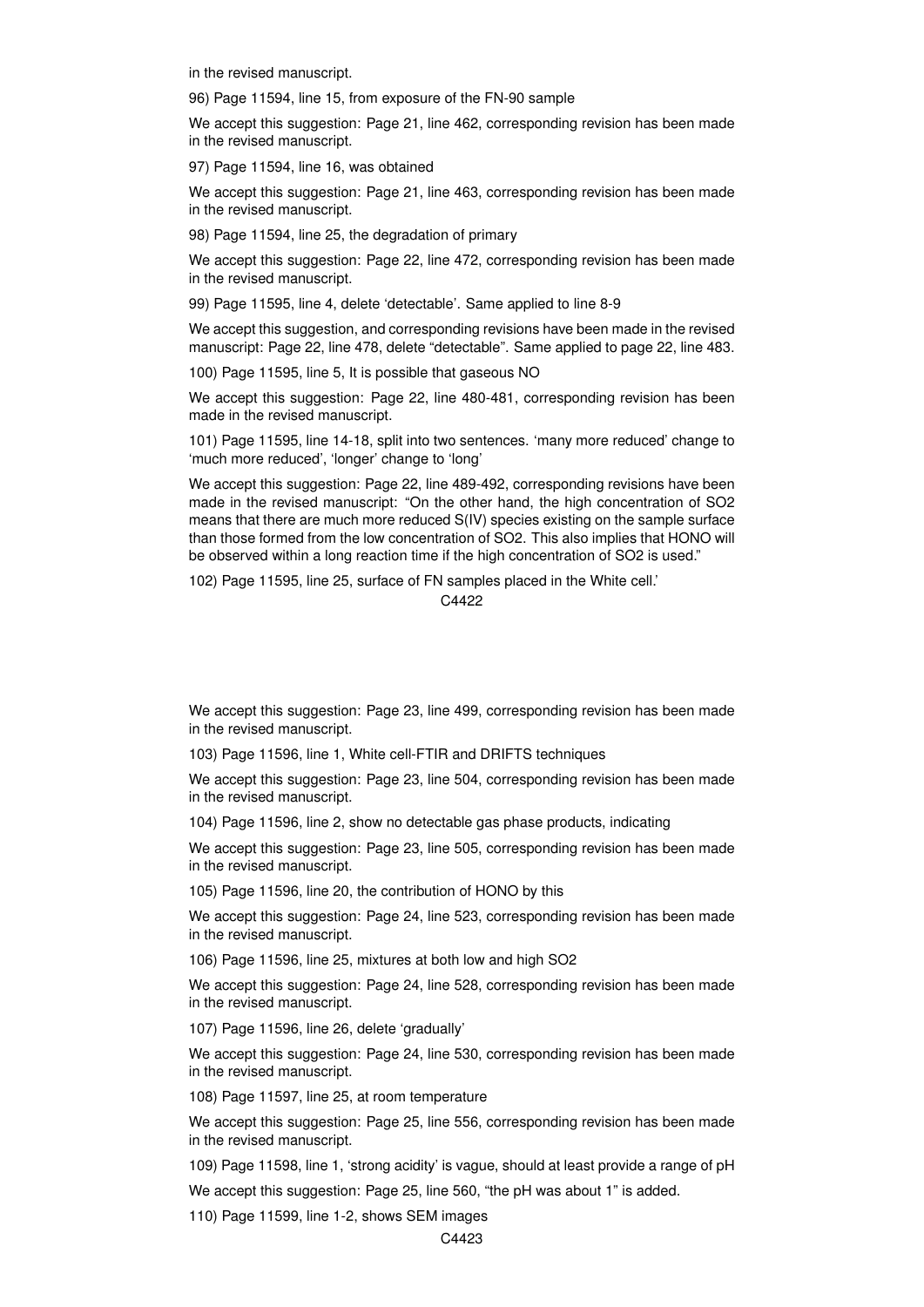We accept this suggestion: Page 27, line 587, corresponding revision has been made in the revised manuscript.

111) Page 11599, line 5-6, delete 'After comparing these images, we notice that'

We accept this suggestion: Page 27, line 591, corresponding revision has been made in the revised manuscript.

112) Page 11600, line 12, on hematite-nitrate mixtures

We accept this suggestion: Page 28, line 626, corresponding revision has been made in the revised manuscript.

113) Page 11603, line 3, strongly with water and adsorbed HNO3

We accept this suggestion: Page 31, line 695, corresponding revision has been made in the revised manuscript.

114) Page 11603, line 6, This can explain small amounts of

We accept this suggestion: Page 32, line 698, corresponding revision has been made in the revised manuscript.

115) Page 11603, line 25, delete 'at last'

We accept this suggestion: Page 32, line 714, corresponding revision has been made in the revised manuscript.

116) Page 11603, line 26, during heterogeneous hydrolysis

We accept this suggestion: Page 32, line 716, corresponding revision has been made in the revised manuscript.

117) Page 11604, line 24, delete 'Compared with hematite solely, '

We accept this suggestion: Page 34, line 741, corresponding revision has been made in the revised manuscript.

C4424

118) Page 11605, line 2, on particle surfaces and

We accept this suggestion: Page 34, line 746, corresponding revision has been made in the revised manuscript.

119) Page 11605, line 23, change comma to period

We accept this suggestion: Page 35, line 766, corresponding revision has been made in the revised manuscript.

120) Page 11615, Fig. 2 caption, Peak fitting of the

We accept this suggestion: Page 49, line 1030, corresponding revision has been made in the revised manuscript.

121) Page 11618, Fig. 5 caption, delete space between 21 and %. Same applied to Fig. 6 and 7

We accept this suggestion, and corresponding revisions have been made in the revised manuscript: Page 52, line 1062 (page 11618); page 53, line 1077 (page 11619); page 54, line 1092 (page 11620).

Other revisions: 1. Page 1, line 3-4, delete the right superscript.

2. Page 1, line 5-6, delete the left superscript.

3. Page 2, line 35, "the pure nitrate" is replaced by "pure nitrate".

4. Page 11, line 228, "Fig. 1a" is replaced by "Figure 1a".

5. Page 13, line 276, "Fig. 1b" is replaced by "Figure 1b".

6. Page 15, line 332 (page 11589, line 21), "Section 3.4" is replaced by "Sect. 3.4".

7. Page 18, line 403 (page 11592, line 12), the figure is typed in wrong, we check up this figure and modify it.

8. Page 18, line 402, the italic "vs." in the manuscript is corrected to "vs.".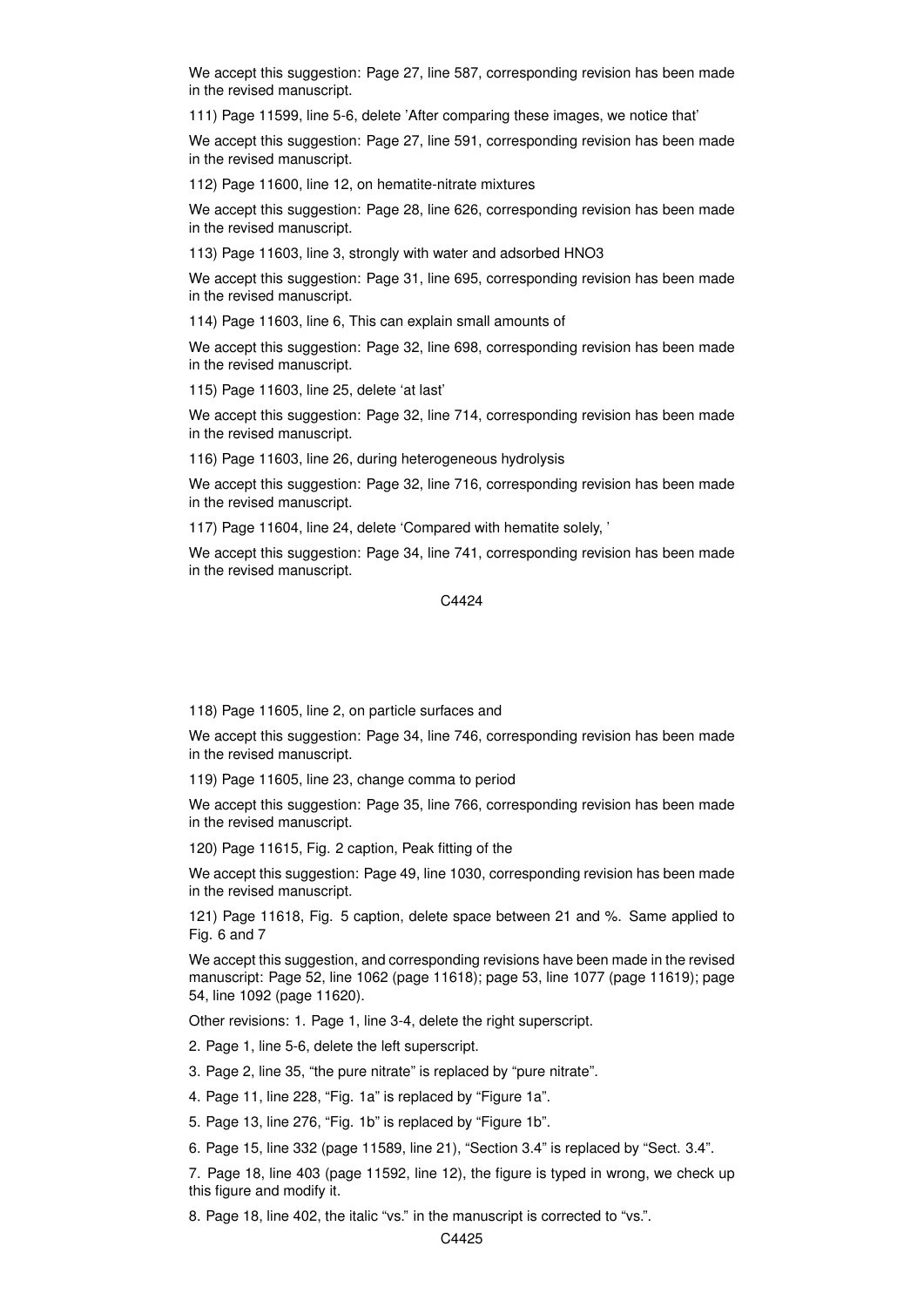9. Page 19, line 412, "versus" is replaced by "vs.".

10. Page 19, line 412 (page 11592, line 21), "initial formation rate of sulfate" is revised to "initial rate of sulfate formation".

11. Page 19, line 415 (page 11592, line 25), based on the selected initial stage of reaction (0-60 min), "1.02 $\pm$ 0.12" is replaced by the recalculated value "1.09 $\pm$ 0.10".

12. Page 19, line 419, the italic"vs." is replaced by "vs.".

13. Page 21, line 450-451 (page 11594, line 5-6), ", and the FN-24 sample exhibits the highest reactivity" is deleted.

14. We choose 60 min as initial stage for the related calculation again, and hence appropriate revisions have been made in Fig. 9 (page 11622) and corresponding discussion part. Page 27, line 609 (page 11599, line 23), "423" is added. Page 27-28, line 609-625 (page 11599, line 23-page 11600, line 11), this part is modified in the revised manuscript. At the same time, we correct a mistake in calculation and add the missing 573 K data in original Fig.9. Please see the corresponding contents in the revised manuscript.

15. The numbers of reaction equations have been changed to R1, R2, . . ., R12.

16. The italic "in situ" in the manuscript is corrected to "in situ".

17. Page 29, line 641 (page 11601, line 1), "Baltrusaitis et al., 2007; Baltrusaitis et al., 2010" is replaced by "Baltrusaitis et al., 2007, 2010".

18. Page 31, line 687 (page 11602, line 21), "by Finlayson-Pitts et al and He et al (Finlayson-Pitts et al., 2003)" is replaced by "by Finlayson-Pitts et al. (2003) and Liu et al. (2012)".

19. Page 31, line 678, "Pires et al., 1996; Pires et al., 1997" is replaced by "Pires et al., 1996, 1997".

#### C4426

20. Page 36, line 799, "Supplementary material related to this article is available online at http://www.atmos-chem-phys-discuss.net/14/11577/2014/ acpd-14- 11577- 2014-supplement.pdf." is added.

21. Page 37, line 806, italic Arabic alphabet is corrected. Same applied to page 39, line 856: italic Arabic alphabet

22. Page 39, line 845-847, the reference is deleted.

23. Page 41, line 883, "doi: 10.1029/2005GL022524" is added.

24. Page 44, line 945, "(Second Edition)" is replaced by "2nd edn.".

25. Page 44, line 949, "doi:10.5194/acp-11-995-2011" is added.

26. Page 44, line 957, "doi:10.5194/acp-3-2043-2003" is added.

27. Page 45, line 978, "doi:10.5194/acp-11-6593-2011" is added.

28. Page 48, line 1014-1015, "a, hematite. b, FN-24" is replaced by "(a) Hematite. (b) FN-24.".

29. Page 53, line 1077-1080, "a, b, c, d, e, f," is replaced by "(a), (b), (c), (d), (e), (f)".

30. Page 55, line 1112-1113, bold font: (a, b) and (c, d).

**References** 

Angelini M. M., Garrard, R. J., Rosen, S. J., and Hinrichs, R. Z.: Heterogeneous reactions of gaseous HNO3 and NO2 on the clay minerals kaolinite and Pyrophyllite, J. Phys. Chem. A, 111, 3326-3335, 2007.

Börensen, C., Kirchner, U., Scheer, V., Vogt, R., and Zellner R.: Mechanism and kinetics of the reactions of NO2 or HNO3 with alumina as a mineral dust model compound, J. Phys. Chem. A, 104, 5036-5045, 2000.

Finlayson-Pitts, B. J., Wingen, L. M., Sumner, A. L., Syomin, D., and Ramazan, K. A.: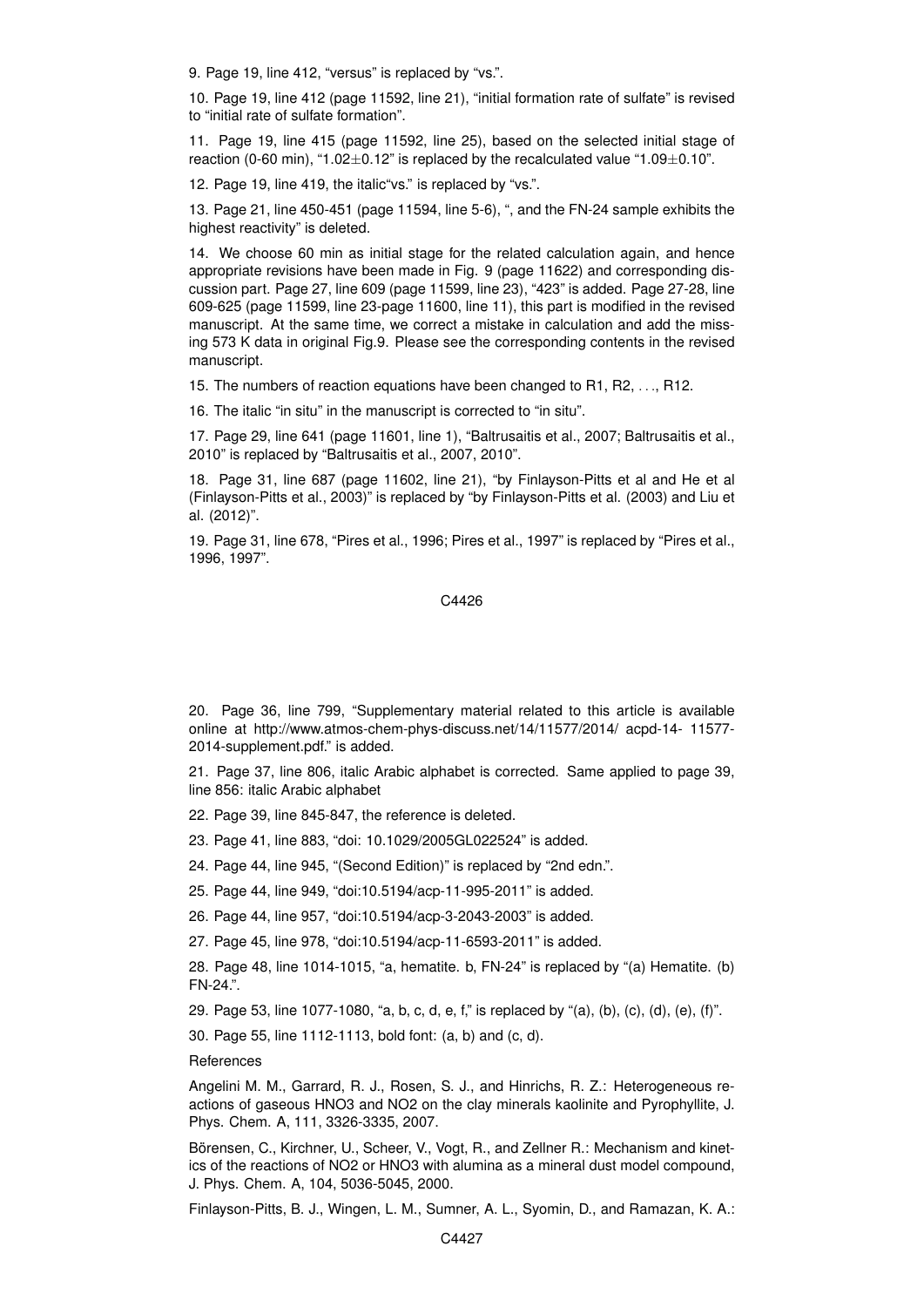The heterogeneous hydrolysis of NO2 in laboratory systems and in outdoor and indoor atmospheres: An integrated mechanism, Phys. Chem. Chem. Phys., 5, 223-242, 2003.

Goodman, A. L., Underwood, G. M., and Grassian, V. H.: A spectroscopic investigation of the heterogeneous reaction  $2NO2 + H2O (a) \rightarrow HONO (g) + HNO3 (a)$  on hydrated silica Particles: Characterization of gas-phase and adsorbed products, J. Phys. Chem. A, 103, 7217-7223, 1999.

Ramazan, K. A., Wingen, L. M., Miller, Y., Chaban, G. M., Gerber, R. B., Xantheas, S. S., and Finlayson-Pitts, B. J.: New experimental and theoretical approach to the heterogeneous hydrolysis of NO2: Key role of molecular nitric acid and its complexes, J. Phys. Chem. A, 110, 6886-6897, 2006.

Wu, L. Y., Tong, S. R., Zhou, L., Wang, W. G., and Ge, M. F.: Synergistic effects between SO2 and HCOOH on ïAa-Fe2O3, J. Phys. Chem. A, 117, 3972-3979, 2013.

Zhang, X., Zhang, G., Chen, J., Wang, Y., Wang, X., An, Z., and Zhang, P.: Heterogeneous reactions of sulfur dioxide on typical mineral particles, J. Phys. Chem. B, 110, 12588-12596, 2006.

Please also note the supplement to this comment: http://www.atmos-chem-phys-discuss.net/14/C4388/2014/acpd-14-C4388-2014 supplement.zip

Interactive comment on Atmos. Chem. Phys. Discuss., 14, 11577, 2014.

C4428



**Fig. 1.** Fig. R1 Digital photo of FN-24 after equilibration for 48 h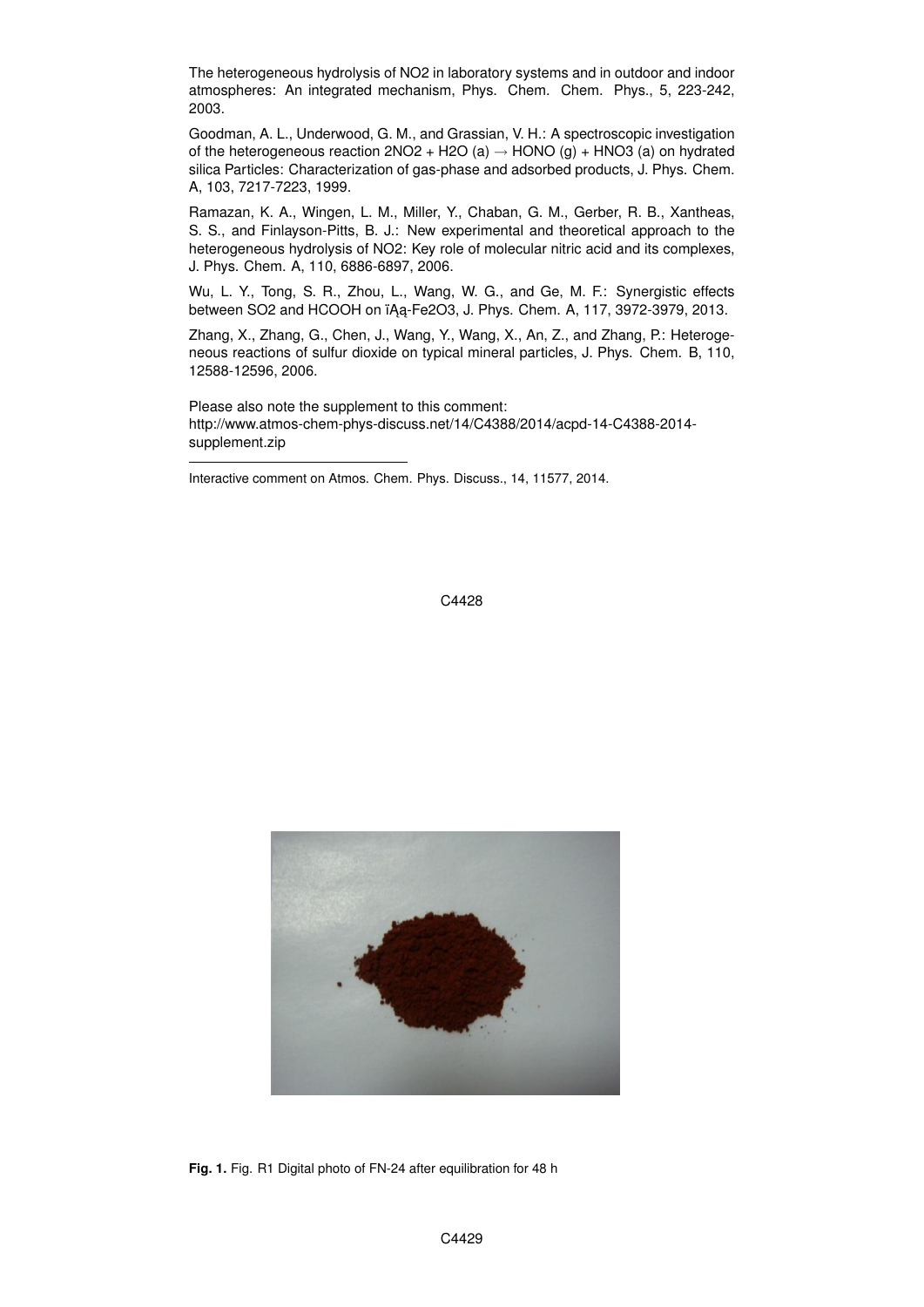

**Fig. 2.** Fig. R2 X-ray diffraction patterns of pure hematite, humid FN-24 and FN-48





**Fig. 3.** Fig. R3 Time evolution of the integrated areas of sulfate formed on FN-24